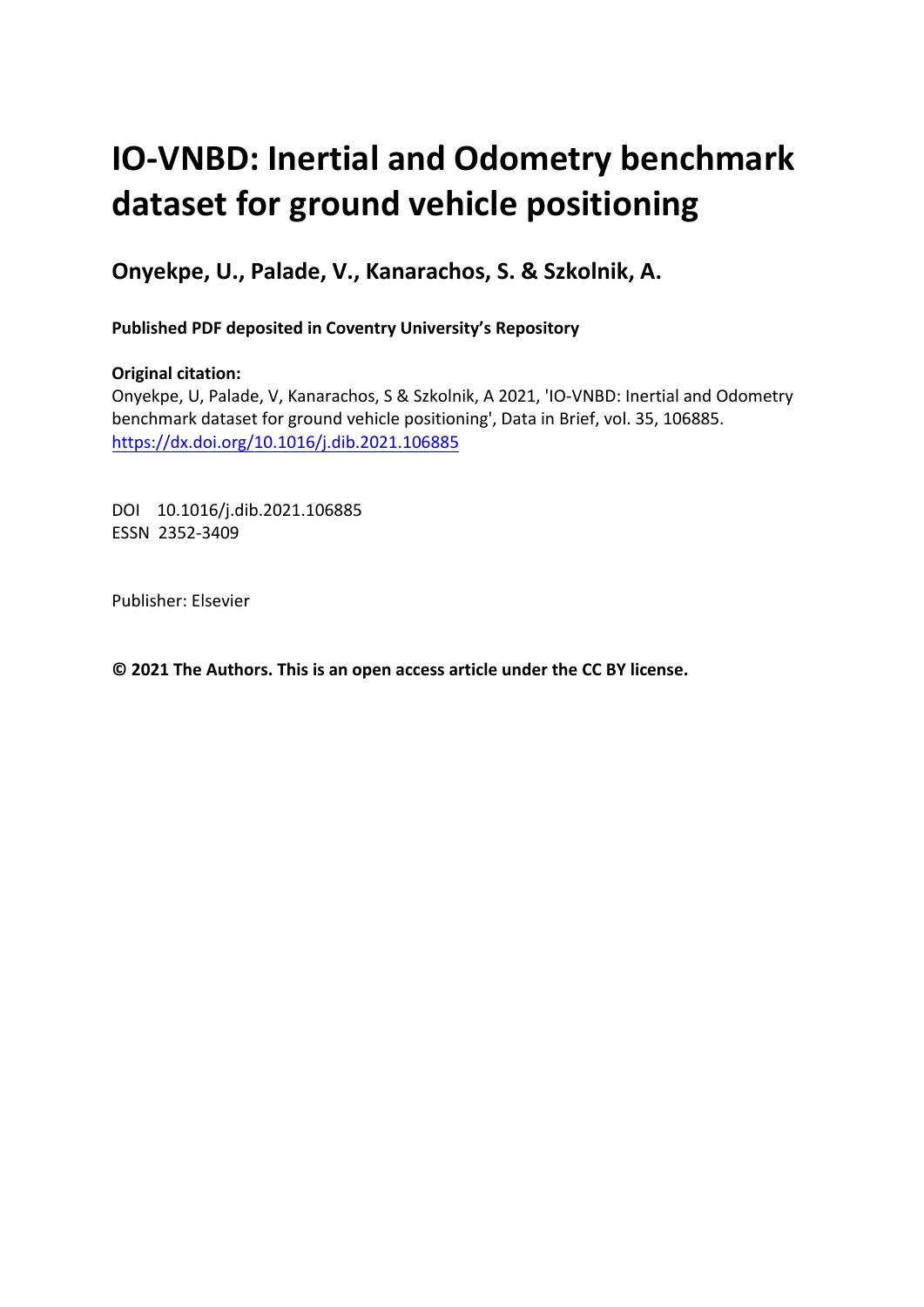Contents lists available at [ScienceDirect](http://www.ScienceDirect.com)

Data in Brief

journal homepage: [www.elsevier.com/locate/dib](http://www.elsevier.com/locate/dib)

# Data Article

# IO-VNBD: Inertial and Odometry benchmark dataset for ground vehicle positioning



Uche Onyekpeª,¢,\*, Vasile Palade¢, Stratis Kanarachos b, Alicia Szkolnik<sup>d</sup>

<sup>a</sup> *Institute for Future Transport and Cities, Coventry University, Coventry, United Kingdom*

<sup>b</sup> *Faculty of Engineering and Computing, Coventry University, Coventry, United Kingdom*

<sup>c</sup> *Research Center for Data Science, Coventry University, Coventry, United Kingdom*

<sup>d</sup> *Coventry University, Gulson Road, Coventry, United Kingdom*

# a r t i c l e i n f o

*Article history:* Received 6 August 2020 Revised 11 February 2021 Accepted 12 February 2021 Available online 15 February 2021

*Keywords:* INS Wheel odometry Autonomous driving GPS loss Vehicular navigation Vehicle positioning Deep learning

# a b s t r a c t

Low-cost Inertial Navigation Sensors (INS) can be exploited for a reliable solution for tracking autonomous vehicles in the absence of GPS signals. However, position errors grow exponentially over time due to noises in the sensor measurements. The lack of a public and robust benchmark dataset has however hindered the advancement in the research, comparison and adoption of recent machine learning techniques such as deep learning techniques to learn the error in the INS for a more accurate positioning of the vehicle. In order to facilitate the benchmarking, fast development and evaluation of positioning algorithms, we therefore present the first of its kind large-scale and information-rich inertial and odometry focused public dataset called IO-VNBD (**I**nertial **O**dometry **V**ehicle **N**avigation **B**enchmark **D**ataset). The vehicle tracking dataset was recorded using a research vehicle equipped with ego-motion sensors on public roads in the United Kingdom, Nigeria, and France. The sensors include a GPS receiver, inertial navigation sensors, wheel-speed sensors amongst other sensors found in the car, as well as the inertial navigation sensors and GPS receiver in an Android smart phone sampling at 10 Hz. A diverse number of driving

<sup>∗</sup> Corresponding author.

*E-mail addresses:* [onyekpeu@uni.coventry.ac.uk](mailto:onyekpeu@uni.coventry.ac.uk) (U. Onyekpe), [ab5839@coventry.ac.uk](mailto:ab5839@coventry.ac.uk) (V. Palade), [ab8522@coventry.ac.uk](mailto:ab8522@coventry.ac.uk) (S. Kanarachos), [szkolnia@uni.coventry.ac.uk](mailto:szkolnia@uni.coventry.ac.uk) (A. Szkolnik). *Social media:* (U. Onyekpe)

# <https://doi.org/10.1016/j.dib.2021.106885>

2352-3409/© 2021 The Authors. Published by Elsevier Inc. This is an open access article under the CC BY license [\(http://creativecommons.org/licenses/by/4.0/\)](http://creativecommons.org/licenses/by/4.0/)

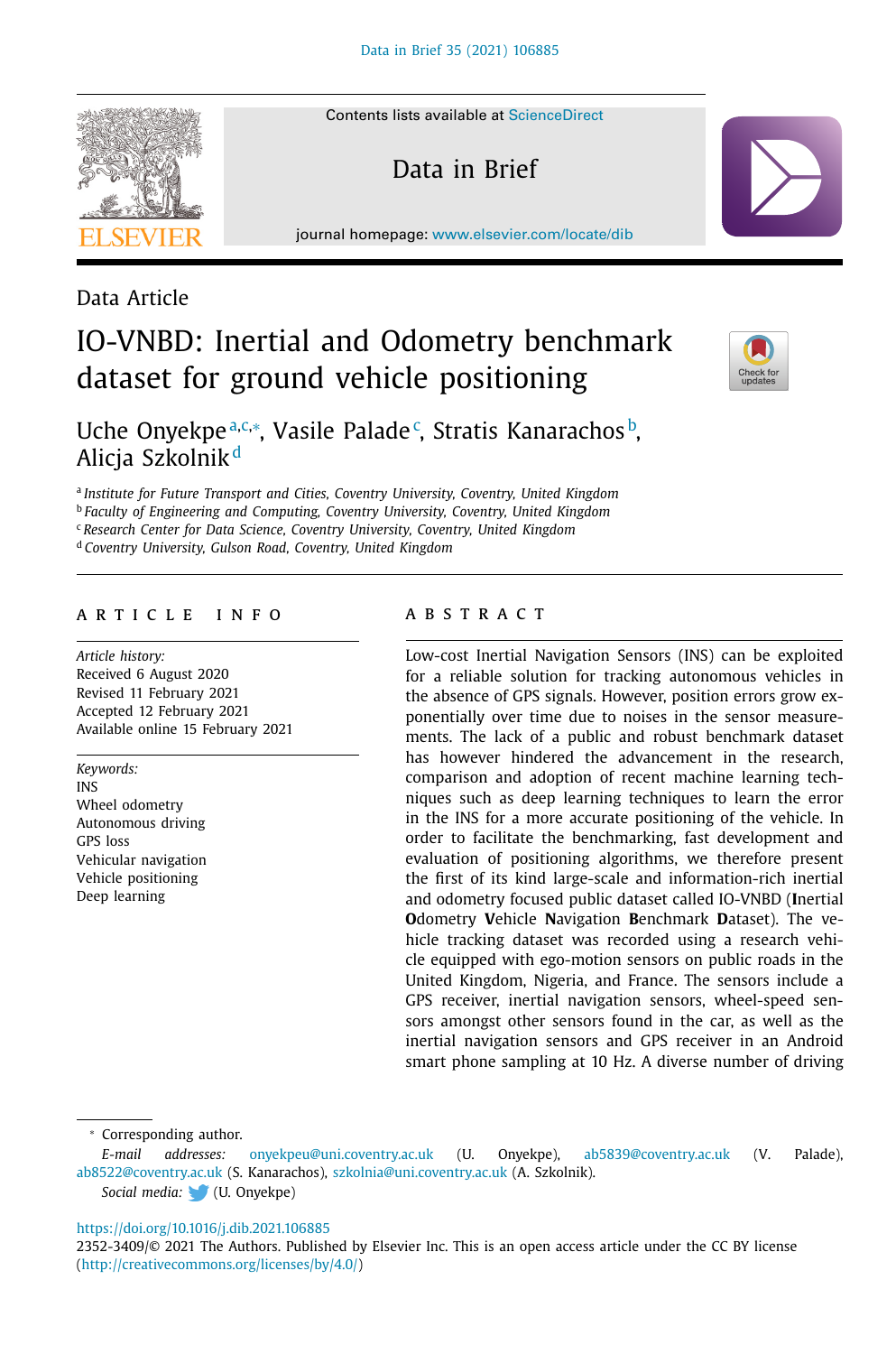scenarios were captured such as traffic congestion, roundabouts, hard-braking, etc. on different road types (e.g. country roads, motorways, etc.) and with varying driving patterns. The dataset consists of a total driving time of about 40 h over 1,300 km for the vehicle extracted data and about 58 h over 4,400 km for the smartphone recorded data. We hope that this dataset will prove valuable in furthering research on the correlation between vehicle dynamics and dependable positioning estimation based on vehicle ego-motion sensors, as well as other related studies.

© 2021 The Authors. Published by Elsevier Inc. This is an open access article under the CC BY license [\(http://creativecommons.org/licenses/by/4.0/\)](http://creativecommons.org/licenses/by/4.0/)

# **Specifications Table**

| Automotive Engineering, Signal Processing, Artificial Intelligence<br>Subject<br>Positioning and Tracking of Autonomous Vehicles<br>Specific subject area<br>Type of data<br>Excel csv<br>How data were acquired<br>Equipment<br>• Racelogic VBOX Video HD2 CAN - Bus Data Logger (10 Hz) [15]<br>• Racelogic VBOX Video HD2 GPS Antenna (10 Hz) [1]<br>• Huawei P20 pro, Motorola moto G7 power and Blackberry Priv using<br>AndroSensor Application (10 Hz) [2].<br>Data format<br>Raw<br>The data was collected under a diverse number of environmental<br>Parameters for data collection<br>scenarios and vehicle motion states. The number of scenarios considered<br>include bumps, hard braking, wet roads etc. See Table 4 for the full list<br>of scenarios considered.<br>Description of data collection<br>The data was collected using four vehicles employing the sensors on a<br>smartphone, GPS receiver and the sensors present in the sensor cluster<br>of the vehicle. The smartphone data is sampled at 10 Hz with a GPS<br>update rate of 1 Hz providing a total data size of about 2.2 million x 24,<br>while the ECU recorded data is also sampled at 10 Hz with a total data<br>shape of about 1.4 million x 29.<br>Data source location<br>Country: England, France, Nigeria<br>Latitude and longitude (and GPS coordinates) for collected samples/data:<br>GPS co-ordinates are provided in the dataset.<br>Repository name: Github.com<br>Data accessibility<br>Data identification number: 2005 01701<br>Direct URL to data: https://github.com/onyekpeu/IO-VNBD<br>Related research article<br>U. Onyekpe, V. Palade, and S. Kanarachos, "Learning to Localise Automated<br>Vehicles in Challenging Environments using Inertial Navigation Systems<br>(INS)" Applied Sciences 2021, 11(3), 1270, |                                     |
|------------------------------------------------------------------------------------------------------------------------------------------------------------------------------------------------------------------------------------------------------------------------------------------------------------------------------------------------------------------------------------------------------------------------------------------------------------------------------------------------------------------------------------------------------------------------------------------------------------------------------------------------------------------------------------------------------------------------------------------------------------------------------------------------------------------------------------------------------------------------------------------------------------------------------------------------------------------------------------------------------------------------------------------------------------------------------------------------------------------------------------------------------------------------------------------------------------------------------------------------------------------------------------------------------------------------------------------------------------------------------------------------------------------------------------------------------------------------------------------------------------------------------------------------------------------------------------------------------------------------------------------------------------------------------------------------------------------------------------------------------------------------------------------------------------------------------|-------------------------------------|
|                                                                                                                                                                                                                                                                                                                                                                                                                                                                                                                                                                                                                                                                                                                                                                                                                                                                                                                                                                                                                                                                                                                                                                                                                                                                                                                                                                                                                                                                                                                                                                                                                                                                                                                                                                                                                              |                                     |
|                                                                                                                                                                                                                                                                                                                                                                                                                                                                                                                                                                                                                                                                                                                                                                                                                                                                                                                                                                                                                                                                                                                                                                                                                                                                                                                                                                                                                                                                                                                                                                                                                                                                                                                                                                                                                              |                                     |
|                                                                                                                                                                                                                                                                                                                                                                                                                                                                                                                                                                                                                                                                                                                                                                                                                                                                                                                                                                                                                                                                                                                                                                                                                                                                                                                                                                                                                                                                                                                                                                                                                                                                                                                                                                                                                              |                                     |
|                                                                                                                                                                                                                                                                                                                                                                                                                                                                                                                                                                                                                                                                                                                                                                                                                                                                                                                                                                                                                                                                                                                                                                                                                                                                                                                                                                                                                                                                                                                                                                                                                                                                                                                                                                                                                              |                                     |
|                                                                                                                                                                                                                                                                                                                                                                                                                                                                                                                                                                                                                                                                                                                                                                                                                                                                                                                                                                                                                                                                                                                                                                                                                                                                                                                                                                                                                                                                                                                                                                                                                                                                                                                                                                                                                              |                                     |
|                                                                                                                                                                                                                                                                                                                                                                                                                                                                                                                                                                                                                                                                                                                                                                                                                                                                                                                                                                                                                                                                                                                                                                                                                                                                                                                                                                                                                                                                                                                                                                                                                                                                                                                                                                                                                              |                                     |
|                                                                                                                                                                                                                                                                                                                                                                                                                                                                                                                                                                                                                                                                                                                                                                                                                                                                                                                                                                                                                                                                                                                                                                                                                                                                                                                                                                                                                                                                                                                                                                                                                                                                                                                                                                                                                              |                                     |
|                                                                                                                                                                                                                                                                                                                                                                                                                                                                                                                                                                                                                                                                                                                                                                                                                                                                                                                                                                                                                                                                                                                                                                                                                                                                                                                                                                                                                                                                                                                                                                                                                                                                                                                                                                                                                              |                                     |
|                                                                                                                                                                                                                                                                                                                                                                                                                                                                                                                                                                                                                                                                                                                                                                                                                                                                                                                                                                                                                                                                                                                                                                                                                                                                                                                                                                                                                                                                                                                                                                                                                                                                                                                                                                                                                              |                                     |
|                                                                                                                                                                                                                                                                                                                                                                                                                                                                                                                                                                                                                                                                                                                                                                                                                                                                                                                                                                                                                                                                                                                                                                                                                                                                                                                                                                                                                                                                                                                                                                                                                                                                                                                                                                                                                              |                                     |
|                                                                                                                                                                                                                                                                                                                                                                                                                                                                                                                                                                                                                                                                                                                                                                                                                                                                                                                                                                                                                                                                                                                                                                                                                                                                                                                                                                                                                                                                                                                                                                                                                                                                                                                                                                                                                              |                                     |
|                                                                                                                                                                                                                                                                                                                                                                                                                                                                                                                                                                                                                                                                                                                                                                                                                                                                                                                                                                                                                                                                                                                                                                                                                                                                                                                                                                                                                                                                                                                                                                                                                                                                                                                                                                                                                              |                                     |
|                                                                                                                                                                                                                                                                                                                                                                                                                                                                                                                                                                                                                                                                                                                                                                                                                                                                                                                                                                                                                                                                                                                                                                                                                                                                                                                                                                                                                                                                                                                                                                                                                                                                                                                                                                                                                              |                                     |
|                                                                                                                                                                                                                                                                                                                                                                                                                                                                                                                                                                                                                                                                                                                                                                                                                                                                                                                                                                                                                                                                                                                                                                                                                                                                                                                                                                                                                                                                                                                                                                                                                                                                                                                                                                                                                              | https://doi.org/10.3390/app11031270 |

# **Value of the Data**

• The dataset is large-scale and diverse, and it focuses on inertial vehicle navigation under complex environmental scenarios and vehicle motion states such as varying longitudinal accelerations, hard-brakes, yaw rates, velocities, mud roads, motorways, etc. (see [Table](#page-6-0) 4). The dataset consists of measurements from a rich combination of ego-motion sensors such as accelerometers, gyroscope, magnetometers, wheel encoders, force sensors, etc.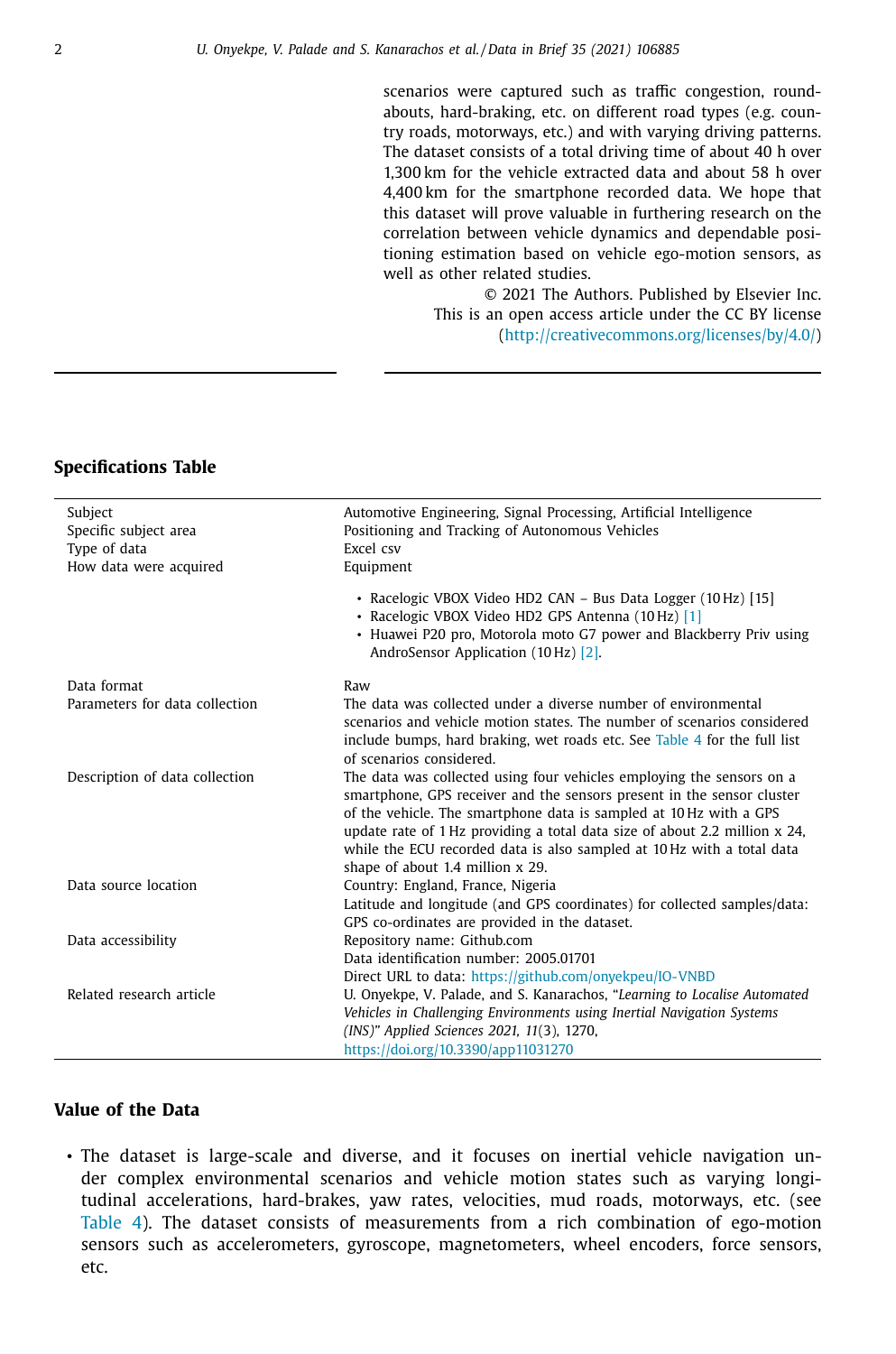- The data is useful to research institutions and industries in the benchmarking, fast development, evaluation and testing of vehicle positioning and tracking algorithms and techniques.
- The data is useful for the robust training of supervised learning algorithms in learning the correlation between the dynamics of vehicles and their displacement, with applications in the tracking or positioning of vehicles and robots in GPS deprived environments using noisy low-cost sensors.

# **1. Data Description**

The total dataset consists of about 100 h of recorded driving data on public roads by 8 different drivers with different driving styles as defined on Table 1, where defensive driving refers to situations where the vehicle is turned at less than  $0.3$  g, swerved at less than  $3.3$  km/hr or decelerated at less than 0.3 g, whilst aggressive driving refers to respective situations above these thresholds [\[3\].](#page-18-0) The data is divided into sets based on cities and towns driven via, road conditions, weather conditions, driving length and time, driving style and driving features (see [Tables](#page-8-0) A1-1 to [A6\)](#page-18-0). The dataset also contains more than 20 min of data recorded from the stationary vehicle to aid in the estimation of the sensors' bias. To add to the diversity of the data consisting of a number of complex driving scenarios as shown on [Table](#page-6-0) 4, the data was recorded with different tyre pressures. Datasets with each unique tyre pressures are indicated on [Tables](#page-8-0) A1-1 to [A5-2](#page-17-0) using [Table](#page-4-0) 2 as a guide. [Tables](#page-8-0) A1-1 to [A6](#page-18-0) reveal more detailed information on each set of the data. The data logged from the vehicle's CAN bus are denoted with the prefix "*V-*" and the smartphone data denoted with the prefix "*S-*". The "*S-*" datasets are acquired from the sensors in a smartphone attached to the vehicle mimicking its motion.<sup>1</sup> While all the "*V-*" datasets were collected only in England, the "*S-*" *datasets* were collected in England, France and Nigeria.

Over the course of the data collection, communication difficulties between the GPS receiver and satellites were encountered. Information on data indexes recorded during these periods are provided in a file titled "*GPS outages*". Where possible, the "*S-*" and "*V-*" datasets which were collected simultaneously,<sup>2</sup> are manually synchronised and stored in the folder named "*Synchronised V and S datasets".*

Importantly, despite the effort lent towards an accurate alignment of the smartphone's sensor axis with that of the vehicle, the precision of the measurements were interfered by vehicular vibrations averagely estimated to be about 0.15 g of acceleration and 0.08 rad/s of yaw rate particularly at peculiar scenarios such as hard brakes or over bumps. Information on the

| Driver                          | Driving Style                                                                                                                                                     |
|---------------------------------|-------------------------------------------------------------------------------------------------------------------------------------------------------------------|
| A<br>в<br>ח<br>E<br>F<br>G<br>н | Aggressive and Defensive<br>Aggressive<br>Aggressive and Defensive<br>Aggressive and Defensive<br>Aggressive and Defensive<br>Defensive<br>Defensive<br>Defensive |
|                                 |                                                                                                                                                                   |

| Table 1                         |
|---------------------------------|
| Driving pattern of each driver. |

 $<sup>1</sup>$  It is difficult to truly determine the centre of gravity of the car under different dynamic conditions, hence the smart-</sup> phone recording approximates the true motion of the car.

<sup>2</sup> Not all "V-" and "S-" dataset were collected simultaneously. All the "V-" datasets without a corresponding "S-" dataset and vice-versa are not placed in the "Synchronised V and S datasets" folder.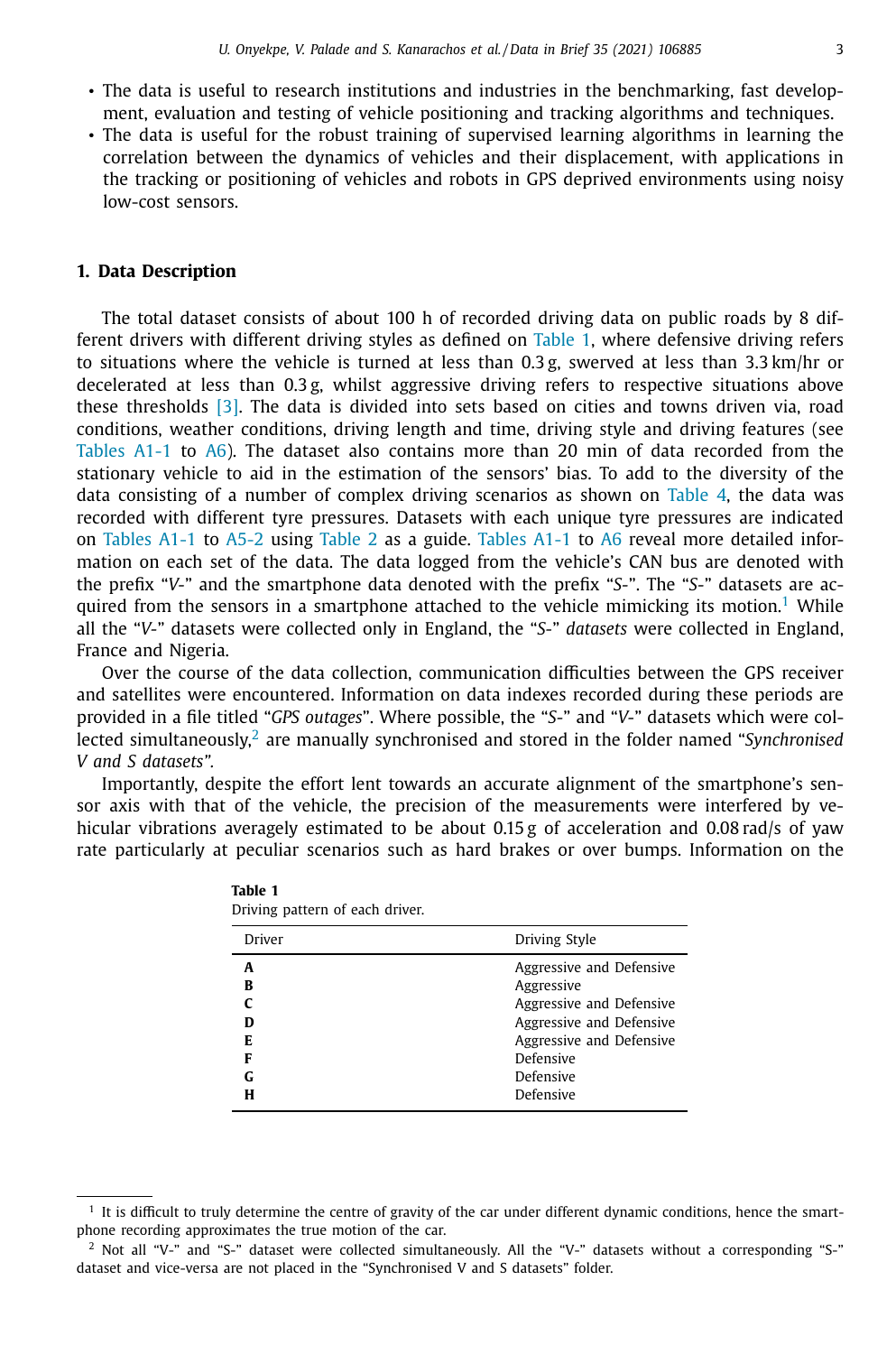| Notation | Tyre Pressure (psi) |
|----------|---------------------|
| A        | Front right - 16    |
|          | Front left - 15     |
|          | Rear right - 14     |
|          | Rear left - 14      |
| в        | Front right - 31    |
|          | Front left - 31     |
|          | Rear right - 25     |
|          | Rear left - 25      |
|          | Front right - 33    |
|          | Front left - 33     |
|          | Rear right - 31     |
|          | Rear left - 27      |
| D        | Front right - 33    |
|          | Front left - 33     |
|          | Rear right - 26     |
|          | Rear left - 26      |
| Е        | Front right $- N/A$ |
|          | Front left - N/A    |
|          | Rear right $- N/A$  |
|          | Rear left – $N/A$   |

<span id="page-4-0"></span>**Table 2** Various tyre pressures experimented on.

amount of gravitational acceleration measured by each of the three axis are provided in the "S-" datasets to help in the correction of the measured acceleration. The data is stored in csv format at <https://github.com/onyekpeu/IO-VNBD> along with useful Python development tools.

# **2. Experiment Setup**

# *2.1. Vehicle experiment setup*

The vehicle used for the data collection exercise was a front wheel drive Ford Fiesta Titanium as shown in [Fig.](#page-5-0) 2. A Racelogic VBOX Video HD2 was used to record the data from the vehicle CAN bus as well as the corresponding GPS coordinates at each sampling instance. As shown in Figs. 1 and [2,](#page-5-0) the GPS antenna was placed centrally at the top of the vehicle to ensure optimal signal reception. The Racelogic VBOX Video HD2 CAN – Bus data logger (10 Hz) was used to



**Fig. 1.** Smartphone and GPS antenna setup.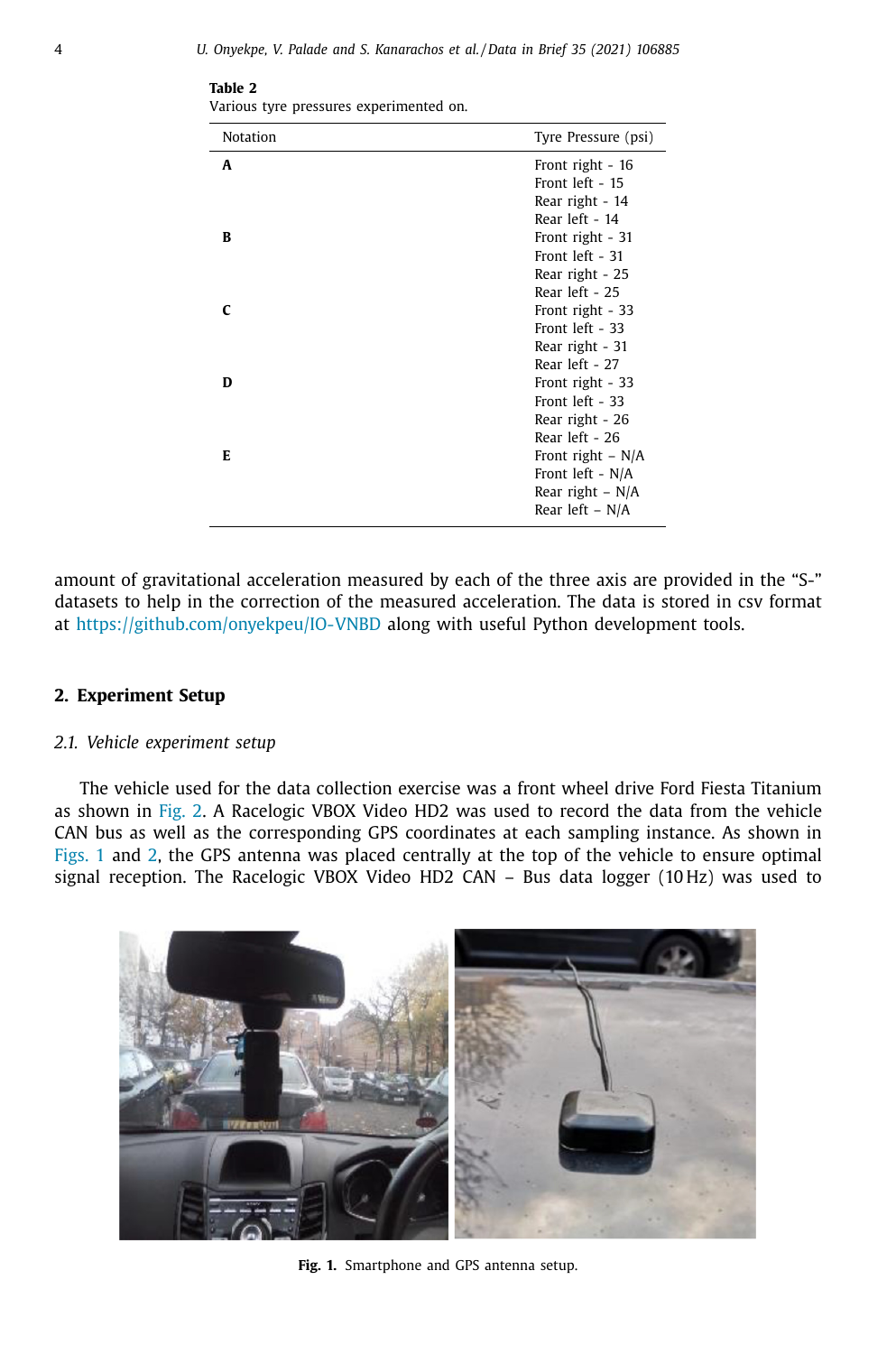<span id="page-5-0"></span>

**Fig. 2.** Sensor locations and dimensions of the vehicle [\[4\].](#page-18-0)

# **Table 3** Information recorded from the Ford Fiesta's ECU.

| No | Column Heading                      | Unit                                 |
|----|-------------------------------------|--------------------------------------|
| 1  | No of GPS satellites available      | N/A                                  |
| 2  | Time since start of day             | seconds                              |
| 3  | <b>GPS</b> Latitude                 | degrees                              |
| 4  | GPS Longitude                       | degrees                              |
| 5  | <b>GPS Velocity</b>                 | km/hr                                |
| 6  | <b>GPS Heading</b>                  | degrees                              |
| 7  | <b>GPS Height</b>                   | km                                   |
| 8  | <b>GPS Vertical velocity</b>        | km/hr                                |
| 9  | Sample period                       | seconds                              |
| 10 | Steering angle                      | degrees                              |
| 11 | Wheel speed front left              | rad/sec                              |
| 12 | Wheel speed front right             | rad/sec                              |
| 13 | Wheel speed rear left               | rad/sec                              |
| 14 | Wheel speed rear right              | rad/sec                              |
| 15 | Yaw rate                            | deg/sec                              |
| 16 | Indicated vehicle speed             | km/hr                                |
| 17 | Indicated longitudinal acceleration | g                                    |
| 18 | Indicated lateral acceleration      | g                                    |
| 19 | Handbrake                           | activated or not $(0 \text{ or } 1)$ |
| 20 | Gear requested                      | number of gear employed $(1-5)$      |
| 21 | Gear                                | number of gear employed $(1-5)$      |
| 22 | Engine speed                        | rev/min                              |
| 23 | Coolant temperature                 | degree Celcius                       |
| 24 | Clutch position                     | activated or not $(0$ or $1)$        |
| 25 | Brake pressure                      | psi                                  |
| 26 | Brake position                      | activated or not $(0 \text{ or } 1)$ |
| 27 | Battery voltage                     | volts                                |
| 28 | Air temperature                     | degrees Celcius                      |
| 29 | Accelerator pedal position          | % activation                         |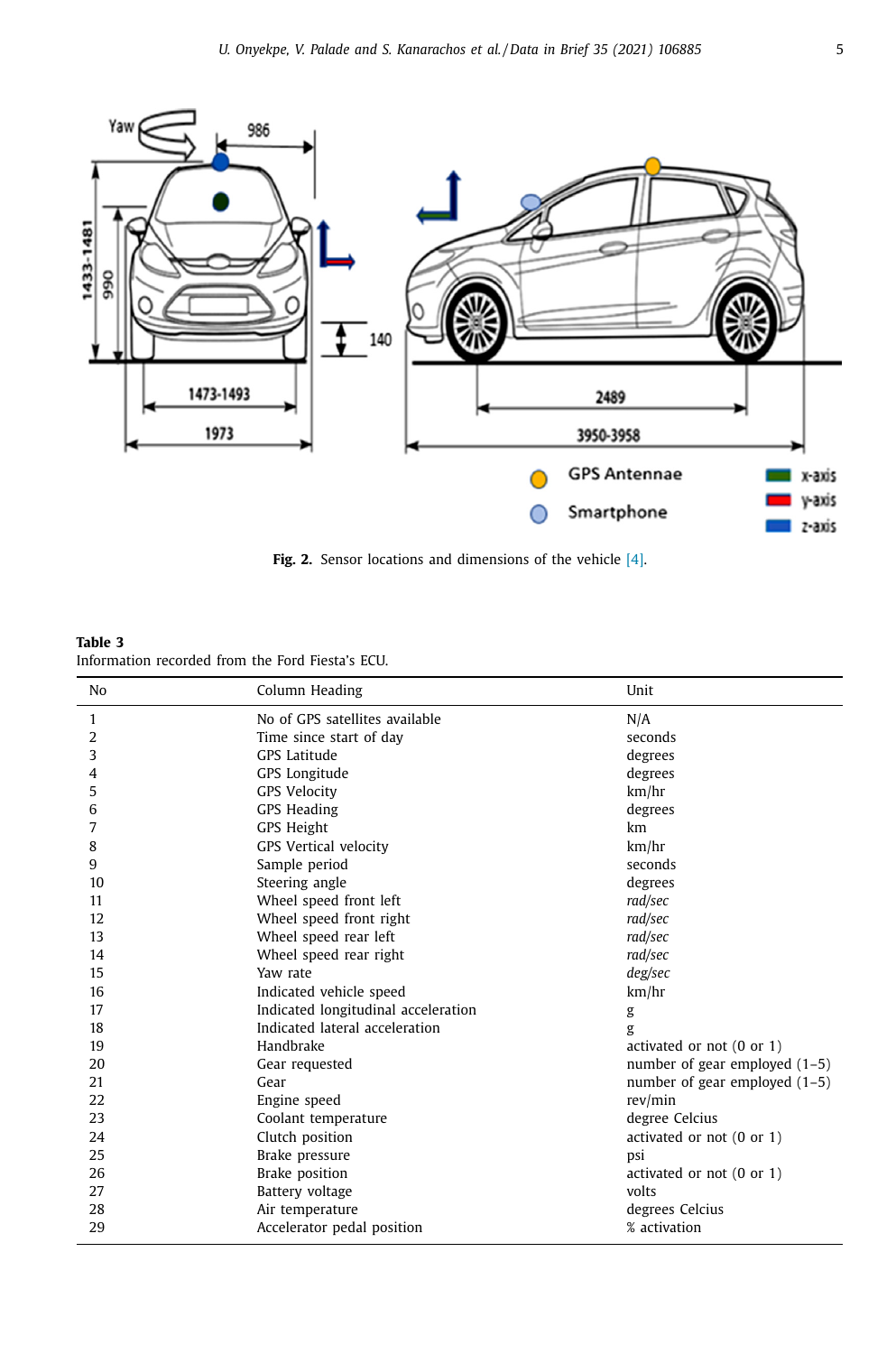| No             | Scenarios                                     |
|----------------|-----------------------------------------------|
| 1              | Hard-brake                                    |
| $\overline{2}$ | Sharp turn left and right                     |
| 3              | Swift maneuvers                               |
| 4              | Roundabout                                    |
| 5              | Rain                                          |
| 6              | Night and day                                 |
| 7              | Skid                                          |
| 8              | Mountain/hills                                |
| 9              | Dirt roads/ Gravel roads                      |
| 10             | Country roads                                 |
| 11             | Motorway                                      |
| 12             | Town-centre driving                           |
| 13             | Traffic congestion                            |
| 14             | Successive left and right turns               |
| 15             | Varying accelerations within a short duration |
| 16             | A -roads                                      |
| 17             | B-roads                                       |
| 18             | Wet roads                                     |
| 19             | U-turns / Reverse drives                      |
| 20             | Mud road                                      |
| 21             | Varying tyre pressure                         |
| 22             | <b>Drifts</b>                                 |
| 23             | <b>Bumps</b>                                  |
| 24             | Inner city driving                            |
| 25             | Winding roads                                 |
| 26             | Zig-Zag drives                                |
| 27             | Approximate straight-line motion              |
| 28             | Parking                                       |
| 29             | Potholes                                      |
| 30             | Residential roads                             |
| 31             | Stationary (No Motion)                        |
| 32             | Valleys                                       |

<span id="page-6-0"></span>**Table 4**

Environmental and driving scenarios investigated.

record the data shown in [Table](#page-5-0) 3 directly from the CAN bus of the vehicle with a sampling and update frequency of 10 Hz.

# *2.2. Smartphone measurement setup*

A Ford Fiesta Titanium, Volvo XC70, Renault Mégane and Toyota Corolla Verso were used to collect the smartphone datasets. The smartphone was held with a phone holder attached to the vehicle as shown in [Fig.](#page-4-0) 1. Using the Androsensor app, all data were sampled every 0.1 s with a GPS (smartphone) update rate of 1 Hz. [Figs.](#page-4-0) 1 and [2](#page-5-0) show the axis alignment of the smartphone sensors. The smartphone sensors employed were a 3-axis accelerometer, a 3-axis gyroscope, a 3-axis magnetometer and heading, as well as the GPS latitude and longitude coordinates all present within the phone. Other information such as the vehicle's velocity and acceleration were recorded from the smartphone's GPS. [Table](#page-7-0) 5 highlights the data recorded from the smartphone data. The datasets described in [Tables](#page-8-0) A1-1 to [A5-2](#page-17-0) were collected using the Huawei P20 pro smartphone.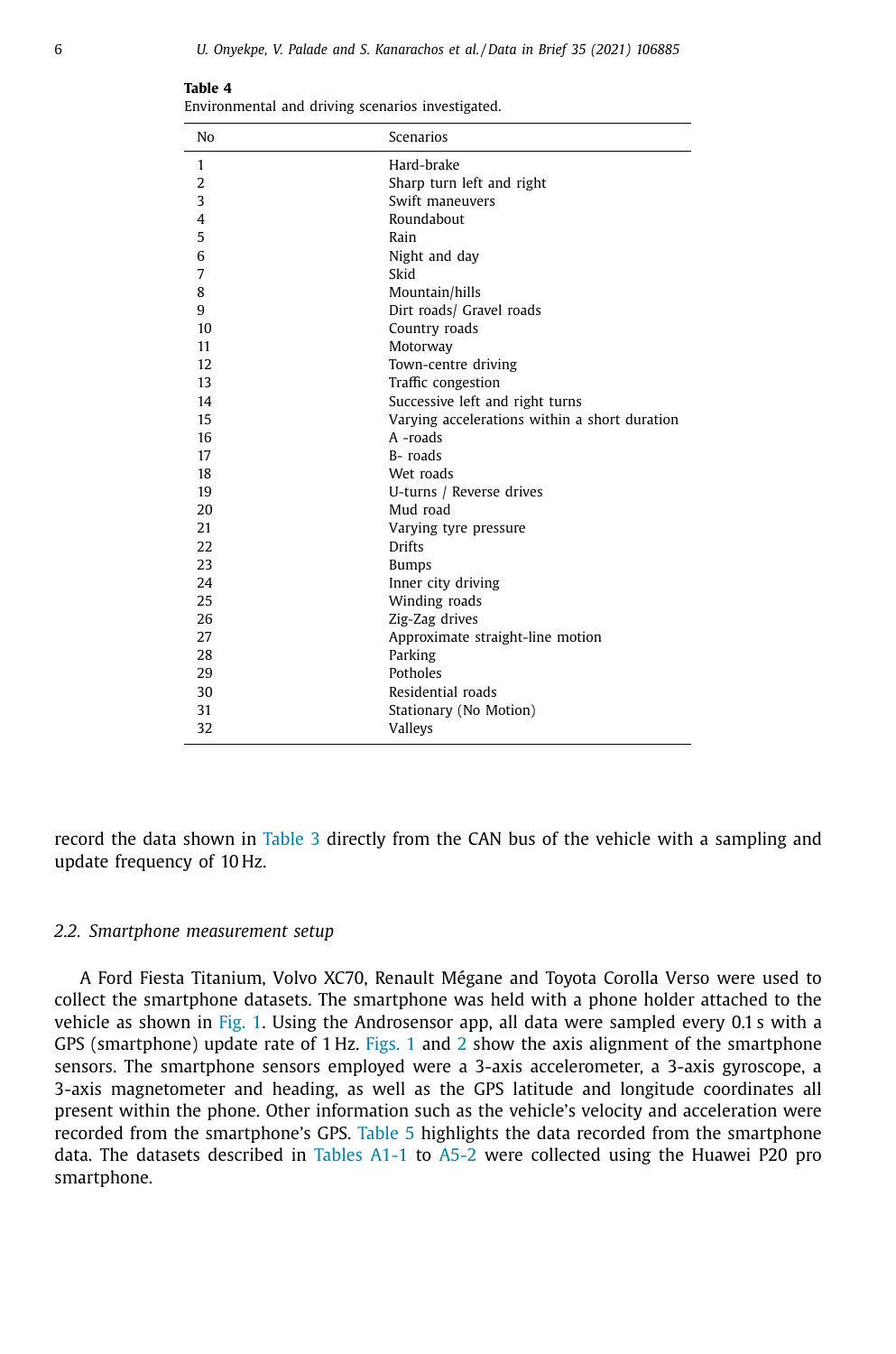#### <span id="page-7-0"></span>**Table 5**

Information recorded from the smartphone sensors.

| No | Column Heading          | Unit                    |
|----|-------------------------|-------------------------|
| 1  | GPS latitude            | degrees                 |
| 2  | GPS longitude           | degrees                 |
| 3  | GPS altitude            | m                       |
| 4  | GPS speed               | km/hr                   |
| 5  | GPS accuracy            | m                       |
| 6  | GPS orientation         | degrees                 |
| 7  | GPS satellites In range | N/A                     |
| 8  | Time since start        | ms                      |
| 9  | Date                    | YYYY-MO-DD HH-MI-SS_SSS |
| 10 | Accelerometer X         | $m/s^2$                 |
| 11 | Accelerometer Y         | $m/s^2$                 |
| 12 | Accelerometer Z         | $m/s^2$                 |
| 13 | Gravity X               | $m/s^2$                 |
| 14 | Gravity Y               | $m/s^2$                 |
| 15 | Gravity Z               | $m/s^2$                 |
| 16 | Gyroscope (Yaw)         | rad/s                   |
| 17 | Gyroscope (Pitch)       | rad/s                   |
| 18 | Gyroscope (Roll)        | rad/s                   |
| 19 | Magnetic field X        | $\mu$ T                 |
| 20 | Magnetic field Y        | $\mu$ T                 |
| 21 | Magnetic field Z        | μT                      |
| 22 | Orientation (Yaw)       | degrees                 |
| 23 | Orientation (Pitch)     | degrees                 |
| 24 | Orientation (Roll)      | degrees                 |

# **Ethics Statement**

The study and data collection have been approved by Coventry University Ethics Board under Project ID P95615.

# **CRediT Author Statement**

**Uche Onyekpe:** Conceptualization, Methodology, Investigation, Validation, Writing - Original Draft, Writing - Review & Editing, Supervision; **Vasile Palade:** Investigation, Writing - Review & Editing; **Stratis Kanarachos:** Conceptualization, Investigation, Resources, Writing - Review & Editing; **Alicja Szkolnik:** Data Curation, Writing - Review & Editing.

# **Declaration of Competing Interest**

The authors declare that they have no known competing financial interests or personal relationships which have, or could be perceived to have, influenced the work reported in this article.

# **Acknowledgments**

We would like to thank Mr. Andy Thompson, Mr. Thierry Touzet, Miss. Sarah Tompkins, Mr. Yannick Weber, Dr. Maciej Cieslak, Mr. Felix Batsch and Google LLC for their help on this project.

# **Appendix**

[Table](#page-8-0) A1-1[–Table](#page-18-0) A6.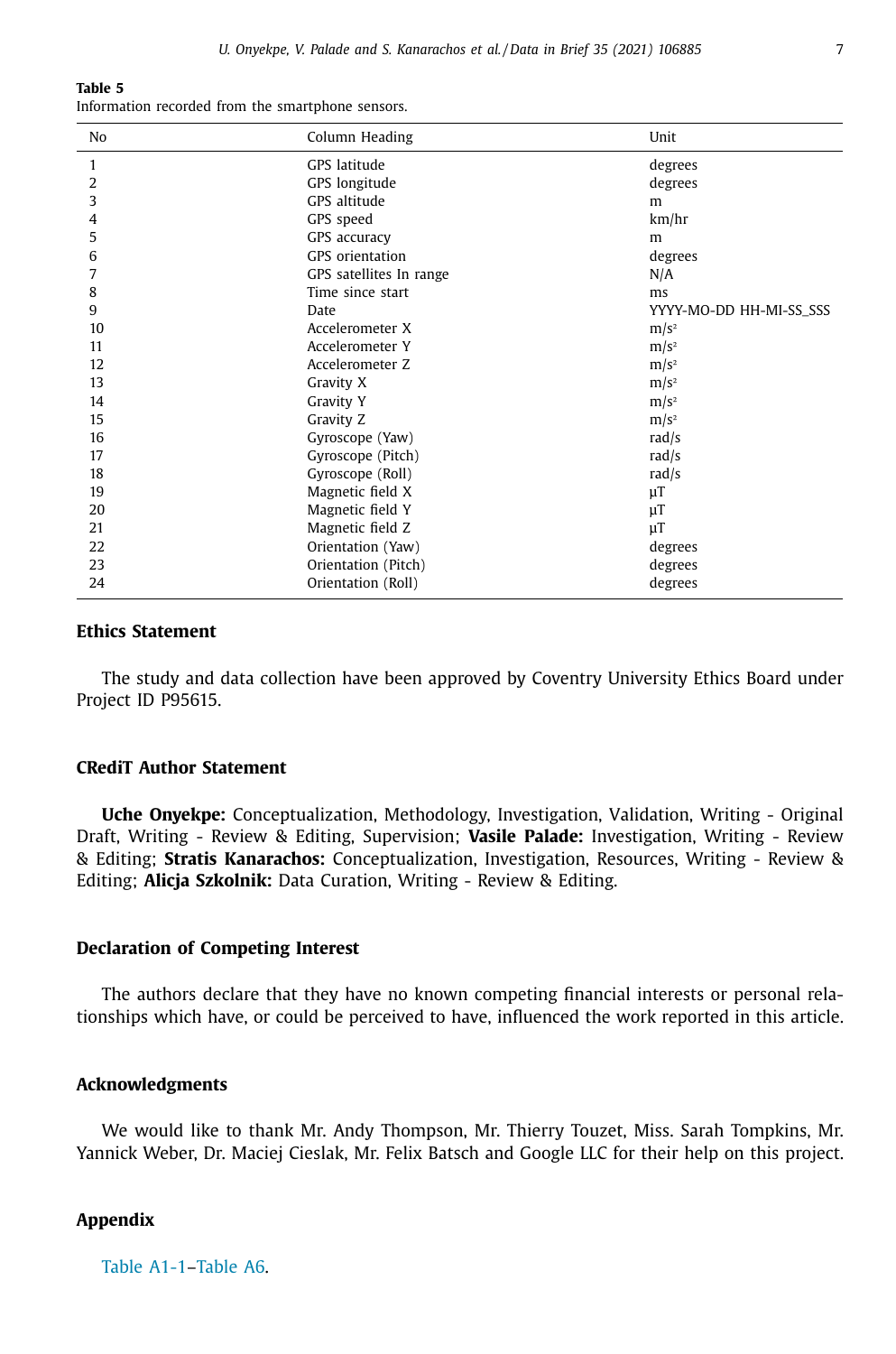# <span id="page-8-0"></span>**Table A1-1**Dataset description from Driver A, B and C.

| Driver name | Dataset | Features                                                                                                                                                                                                             | Cities and<br>towns<br>covered | Weather conditions date                                                                  | Collection | Velocity and<br>acceleration range       | Total time driven Total<br>and distance<br>covered | number of<br>data points | Corresponding<br>smartphone<br>dataset |
|-------------|---------|----------------------------------------------------------------------------------------------------------------------------------------------------------------------------------------------------------------------|--------------------------------|------------------------------------------------------------------------------------------|------------|------------------------------------------|----------------------------------------------------|--------------------------|----------------------------------------|
| A           | $V-S1$  | B-road (B4101), roundabout (x9), reverse Coventry<br>(x5), hilly road, A4053 (ring-road),<br>hard-brake, tyre pressure E                                                                                             |                                | 15 / $4^{\circ}$ C, Sunny,<br>Humidity:73%,<br>Wind:2.486 mph<br>N                       | 08/09/2019 | 0.0 to 93.8 km/hr,<br>$-0.59$ to 0.34 g  | 86.3 mins,<br>38.16 km                             | 51,790                   | $S-S1$                                 |
|             | $V-S2$  | B-road (B4112, B4065), roundabout (x18), Coventry,<br>reverse drive (x8), motorway, dirt<br>road, u-turn (x5), country road,<br>successive left-right turns, hard-brake,<br>A-roads (A4600), tyre pressure E         | Nuneaton                       | 17 / 15 $\degree$ C Passing<br>clouds.<br>Humidity:47%<br>Wind:3.728 mph<br>N            | 08/09/2019 | 0.0 to 105.2 km/hr,<br>$-0.56$ to 0.43 g | 156.5 mins.<br>75.64 km                            | 93,900                   | $S-S2$                                 |
|             | $V-S3a$ | Round-about (x15), u-turn/reverse drive<br>$(x4)$ , motorway (M6), A-road (A4600,<br>A426), hard-brake, swift maneuvers,<br>country roads, change in speed,<br>night-time, sharp turn left/right, tyre<br>pressure E | Coventry,<br>Rugby             | 17 / 12 $\degree$ C, Passing<br>clouds.<br>Humidity:65%<br>Wind:6.836 mph<br>W           | 04/09/2019 | 0.0 to 98.0 km/hr,<br>$-0.57$ to 0.4 g   | 41.1 mins,<br>26.0 km                              | 24,660                   | $S-S3a$                                |
|             | $V-S3b$ | Successive left-right turns (x21),<br>reverse/u-turns $(x1)$ , tyre pressure - E                                                                                                                                     | Rugby                          |                                                                                          | 04/09/2019 | 0.0 to 44.8 km/hr,<br>$-0.37$ to 0.3 g   | 11.4 mins,<br>3.8 km                               | 6840                     | $S- S3b$                               |
|             | $V-S3c$ | Roundabout (x4), A-road (A428), country<br>roads, tyre pressure E                                                                                                                                                    | Rugby,<br>Coventry             |                                                                                          | 04/09/2019 | 0.0 to 117.1 km/hr,<br>$-0.36$ to 0.35 g | 62.0 mins,<br>44.28 km                             | 37,220                   | $S-SSC$                                |
|             | $V-S4$  | Roundabout (x14), u-turn, A-road,<br>successive left-right turns, swift<br>maneuvers, change in speed,<br>night-time, A-road (A429, A45, A46),<br>ring-road (A4053), tyre pressure E                                 | Coventry                       | 13 / 12 $\degree$ C, Passing<br>clouds.<br>Humidity:83%<br>Wind:8.078 mph<br><b>WNW</b>  | 06/09/2019 | 0.0 to 109.6 km/hr,<br>$-0.48$ to 0.41 g | 163.0 mins,<br>93.9 km                             | 97,824                   | $S-S4$                                 |
| B           | $V-M$   | Roundabout (x30), successive left-right<br>turns, hard-brake (x21), swift<br>maneuvers (x5), country roads, sharp<br>turn left/right, daytime, u-turn (x1),<br>u-turn reverse (x7), tyre pressure E                  | Coventry                       | 15 / 12 °C, Partly<br>sunny.<br>Humidity:80%<br>Wind:8.078 mph<br><b>NW</b>              | 07/09/2019 | 0.0 to 100.7 km/hr.<br>$-1.01$ to 0.44 g | 176.7 mins.<br>105.44 km                           | 105,995                  | $S-M$                                  |
| C           | $V-St1$ | Roundabout (x9), A-road (A452), B-road,<br>car park navigation, tyre pressure E                                                                                                                                      | Coventry,<br>Kenilworth        | 13 / 10 $\degree$ C, Passing<br>clouds.<br>Humidity:56%<br>Wind: 7.457 mph<br><b>ESE</b> | 01/04/2019 | 0.0 to 73.3 km/hr,<br>$-0.39$ to 0.45 g  | 95.4 mins,<br>47.05 km                             | 57,213                   | N/A                                    |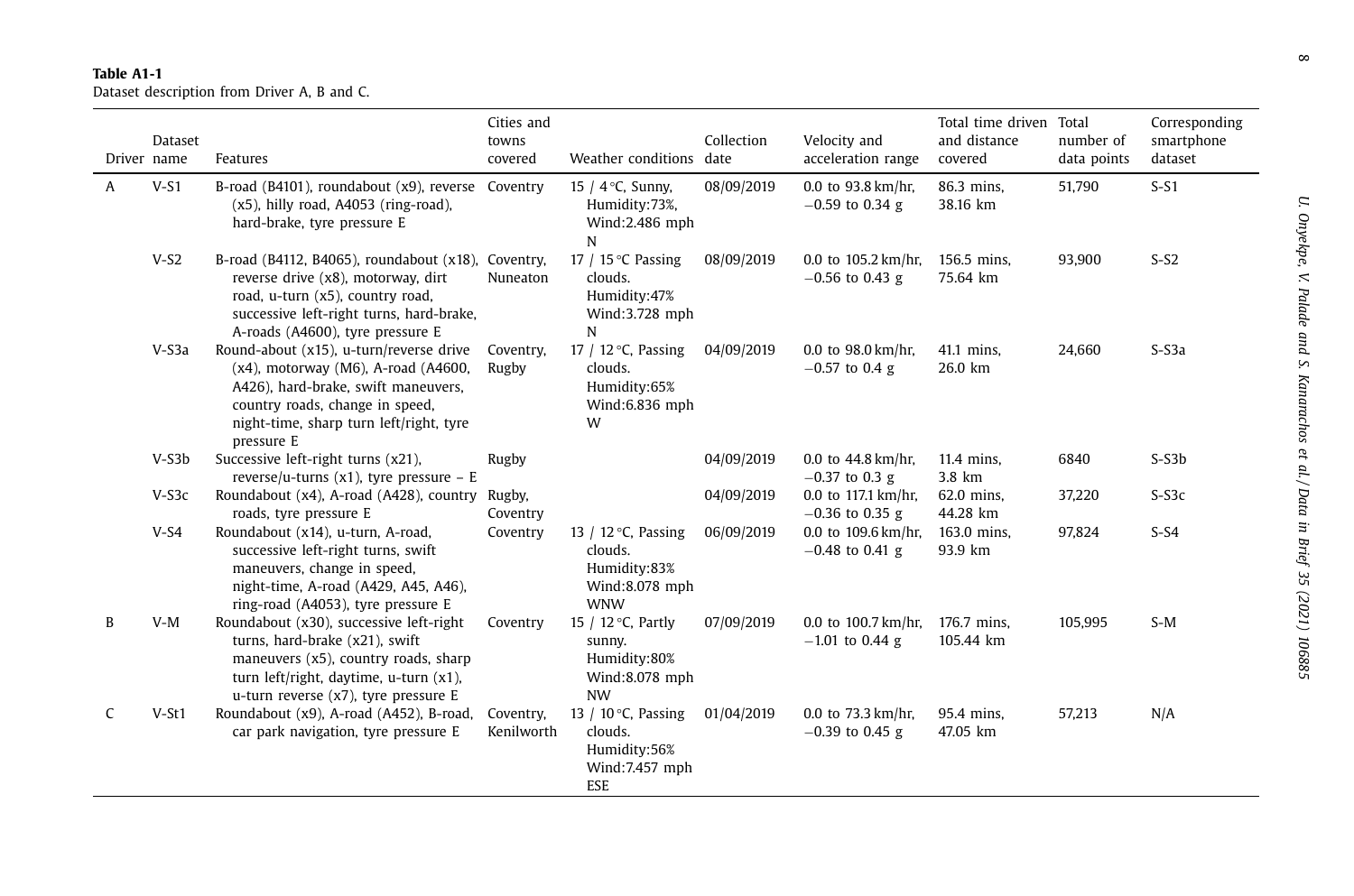| Driver | Dataset<br>name | Features                                                                                                                                            | Cities and<br>towns covered                                                   | Weather conditions                                                                                | Collection<br>date | Velocity and<br>acceleration range                  | Total time driven Total<br>and distance<br>covered | data points dataset | Corresponding<br>number of smartphone |
|--------|-----------------|-----------------------------------------------------------------------------------------------------------------------------------------------------|-------------------------------------------------------------------------------|---------------------------------------------------------------------------------------------------|--------------------|-----------------------------------------------------|----------------------------------------------------|---------------------|---------------------------------------|
|        | $V-St4$         | Roundabout (x1), A-road (A4114,<br>A444, A46), motorway (M40),<br>tyre pressure E                                                                   | Coventry,<br>Warwick.<br>Chesterton                                           | 9 / $4^{\circ}$ C<br>Scattered clouds.<br>Humidity:72%<br>Barometer:991 mbar<br>Wind:12.428 mph W | 04/03/2019         | 0.0 to $101.4 \text{ km/hr}$ ,<br>$-0.27$ to 0.13 g | 22.7 mins,<br>28.48 km                             | 13,591              | N/A                                   |
|        | $V-St6$         | Motorway (M40), daytime, tyre<br>pressure E                                                                                                         | Stokenchurch.<br>Headington<br>Oxford                                         | 11 / $9^{\circ}$ C, Passing clouds.<br>Humidity:62%<br>Wind:10.564 mph SSW                        | 05/03/2019         | $0.0$ to 122.1 km/hr.<br>$-0.32$ to 0.35 g          | 85.6 mins.<br>113.63 km                            | 51,360              | N/A                                   |
|        | $V-St7$         | Motorway (M40), residential<br>roads, A-road (A46), tyre<br>pressure E                                                                              | Stokenchurch,<br>Headington<br>Oxford.<br>Coventry,<br>Kenilworth,<br>Warwick | $7/6$ °C<br>Light rain. Partly sunny.<br>Humidity:85%<br>Wind:14.914 mph W                        | 07/03/2019         | 0.0 to 117.9 km/hr,<br>$-0.3$ to 0.3 g              | 74.0 mins.<br>90.06 km                             | 44,427              | N/A                                   |
| D      | $V-Y1$          | Roundabout (x20), successive<br>left-right turns, hard-brake,<br>swift maneuvers, sharp turn<br>left/right, reverse/u-turn (x8),<br>tyre pressure E | Coventry                                                                      | 22 / 16 °C, Passing clouds. 30/08/2019<br>Humidity:74%<br>Wind:6.836 mph SSW                      |                    | 0.0 to 87.5 km/hr,<br>$-0.85$ to 0.36 g             | 117.2 mins.<br>60.86 km                            | 70,341              | $S-Y1$                                |
|        | $V-Y2$          | Roundabout(x9), u-turn/reverse<br>$(x1)$ , A-road, B-road, country<br>road, tyre pressure E                                                         | Coventry,<br>Keniltworth                                                      | $7/6$ °C<br>Light rain. Partly sunny.<br>Humidity:85%<br>Wind:14.914 mph W                        | 08/03/2019         | 0.0 to 73.3 km/hr,<br>$-0.39$ to 0.45 g             | 95.4 mins.<br>47.05 km                             | 57,213              | N/A                                   |

# **Table A1-2**Dataset description from Driver C and D.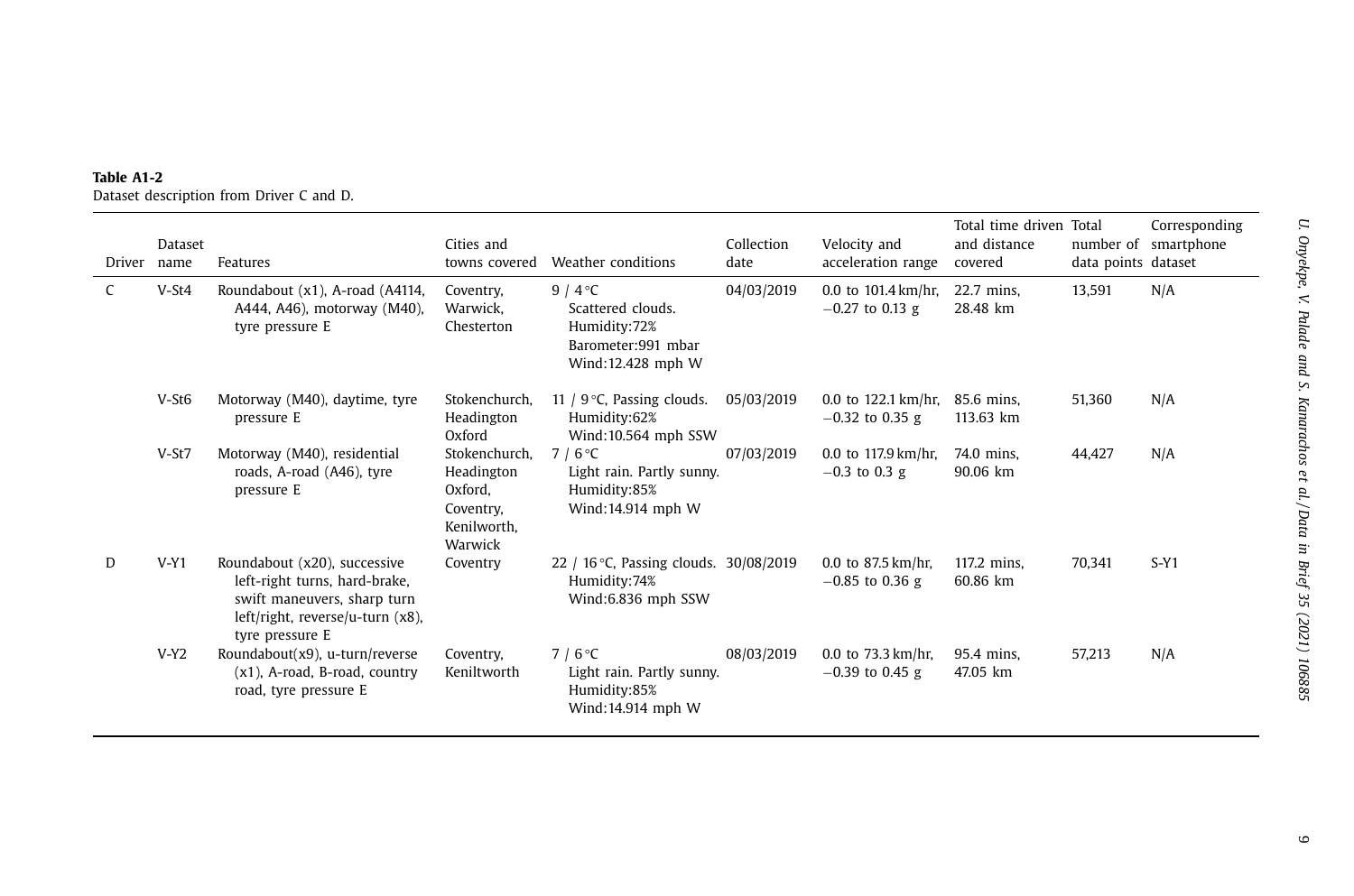#### **Table A2-1**Description of datasets V-Vta1a to V-Vta17 from Driver E.

| Driver | Dataset<br>name | Features                                                                                                             | Cities and towns<br>covered           | Weather<br>conditions                                                   | Collection<br>date | Velocity and<br>acceleration range                  | Total time<br>driven and<br>distance<br>covered | Total<br>number<br>of data<br>points | Corresponding<br>smartphone<br>dataset |
|--------|-----------------|----------------------------------------------------------------------------------------------------------------------|---------------------------------------|-------------------------------------------------------------------------|--------------------|-----------------------------------------------------|-------------------------------------------------|--------------------------------------|----------------------------------------|
| E      | V-Vta1a         | Wet road, gravel road, country road,<br>sloppy roads, roundabout (x3),<br>hard-brake on wet road, tyre<br>pressure A | Nuneaton,<br>Walton on Trent          | 4-10 / 3-6 °C<br>Passing clouds,<br>Broken Clouds,<br>Scattered Clouds. | 14/112,019         | 0.0 to 103.4 km/hr,<br>$-0.54$ to 0.35 g            | 43.0 mins,<br>40.74 km                          | 25,821                               | S-Vta1a                                |
|        | V-Vta1b         | Hard-brake on muddy road, wet<br>road, country road, tyre pressure<br>A                                              | Coton in the Elms,<br>Walton on Trent | Humidity:75-<br>93%<br>Wind:4.971 mph                                   |                    | 0.1 to 77.7 km/hr,<br>$-0.49$ to 0.28 g             | $1.6$ mins,<br>1.26 km                          | 956                                  | S-Vta1b                                |
|        | V-Vta2          | Roundabout (x2), A-road (A511,<br>A5121, A444), country road,<br>hard-brakes, tyre pressure A                        | Walton on Trent,<br>Burton on Trent   | <b>SE</b>                                                               |                    | 0.0 to 81.6 km/hr,<br>$-0.59$ to 0.38 g             | 18.3 mins,<br>11.07 km                          | 10,995                               | S-Vta2                                 |
|        | V-Vta3          | Roundabout (x1), swift maneuvers,<br>tyre pressure A                                                                 | Burton on Trent                       |                                                                         |                    | 0.0 to 45.8 km/hr,<br>$-0.31$ to 0.27 g             | $1.5$ mins,<br>0.38 km                          | 875                                  | S-Vta3                                 |
|        | V-Vta4          | A-road (A511), tyre pressure A                                                                                       | Burton on Trent                       |                                                                         |                    | 5.9 to 51.7 km/hr,<br>$-0.37$ to 0.28 g             | 3.0 mins.<br>2.02 km                            | 1809                                 | S-Vta4                                 |
|        | V-Vta5          | Roundabout (x1), A-road (A511),<br>tyre pressure A                                                                   | Burton on Trent                       |                                                                         |                    | 29.2 to 51.1 km/hr,<br>$-0.26$ to 0.09 g            | $0.6$ min,<br>$0.42$ km                         | 357                                  | S-Vta5                                 |
|        | V-Vta6          | A-road (A511), tyre pressure A                                                                                       | Burton on Trent                       |                                                                         |                    | 43.8 to 103.9 km/hr, 2.3 mins,<br>$-0.24$ to 0.13 g | 2.62 km                                         | 1393                                 | S-Vta6                                 |
|        | V-Vta7          | Roundabout (x2), A-road (A511),<br>hard-brakes, tyre pressure A                                                      | Burton on Trent                       |                                                                         |                    | 22.4 to 113.1 km/hr,<br>$-0.54$ to 0.18 g           | $1.4$ mins,<br>1.54 km                          | 857                                  | S-Vta7                                 |
|        | V-Vta8          | Town roads, A-roads (A511), tyre<br>pressure A                                                                       | Hatton Derby                          |                                                                         |                    | 0.0 to 77.6 km/hr,<br>$-0.45$ to 0.3 g              | $6.2$ mins,<br>3.43 km                          | 3697                                 | S-Vta8                                 |
|        | V-Vta9          | Hard-brakes, A-road (A50), tyre<br>pressure A                                                                        | Derby                                 |                                                                         |                    | 48.9 to 87.7 km/hr,<br>$-0.6$ to 0.14 g             | $0.4$ min,<br>0.43 km                           | 226                                  | S-Vta9                                 |
|        | V-Vta10         | Roundabout (x1), A-road (A50), tyre<br>pressure A                                                                    | Sudbury Ashburne                      |                                                                         |                    | 38.8 to 118.0 km/hr,<br>$-0.28$ to 0.13 g           | $2.6$ mins,<br>3.95 km                          | 1570                                 | S-Vta10                                |
|        | V-Vta11         | Roundabout (x2), A-road (A50), tyre<br>pressure A                                                                    | Oaks Green<br>Ashburne                |                                                                         |                    | 26.8 to 97.7 km/hr,<br>$-0.45$ to 0.15 g            | $1.0$ min,<br>0.92 km                           | 589                                  | S-Vta11                                |
|        | V-Vta12         | changes in acceleration in a short<br>period of time, A-road (A515),<br>tyre pressure A                              | Ashburne                              |                                                                         |                    | 44.7 to 85.3 km/hr,<br>$-0.44$ to 0.13 g            | $1.1$ mins,<br>1.27 km                          | 690                                  | S-Vta12                                |
|        | V-Vta13         | A-road (A515), country road,<br>hard-brakes, tyre pressure A                                                         | Ashburne                              |                                                                         |                    | 72.7 to 103.6 km/hr, 0.8 mins,<br>$-0.38$ to 0.12 g | 1.14 km                                         | 473                                  | S-Vta13                                |

(*continued on next page*)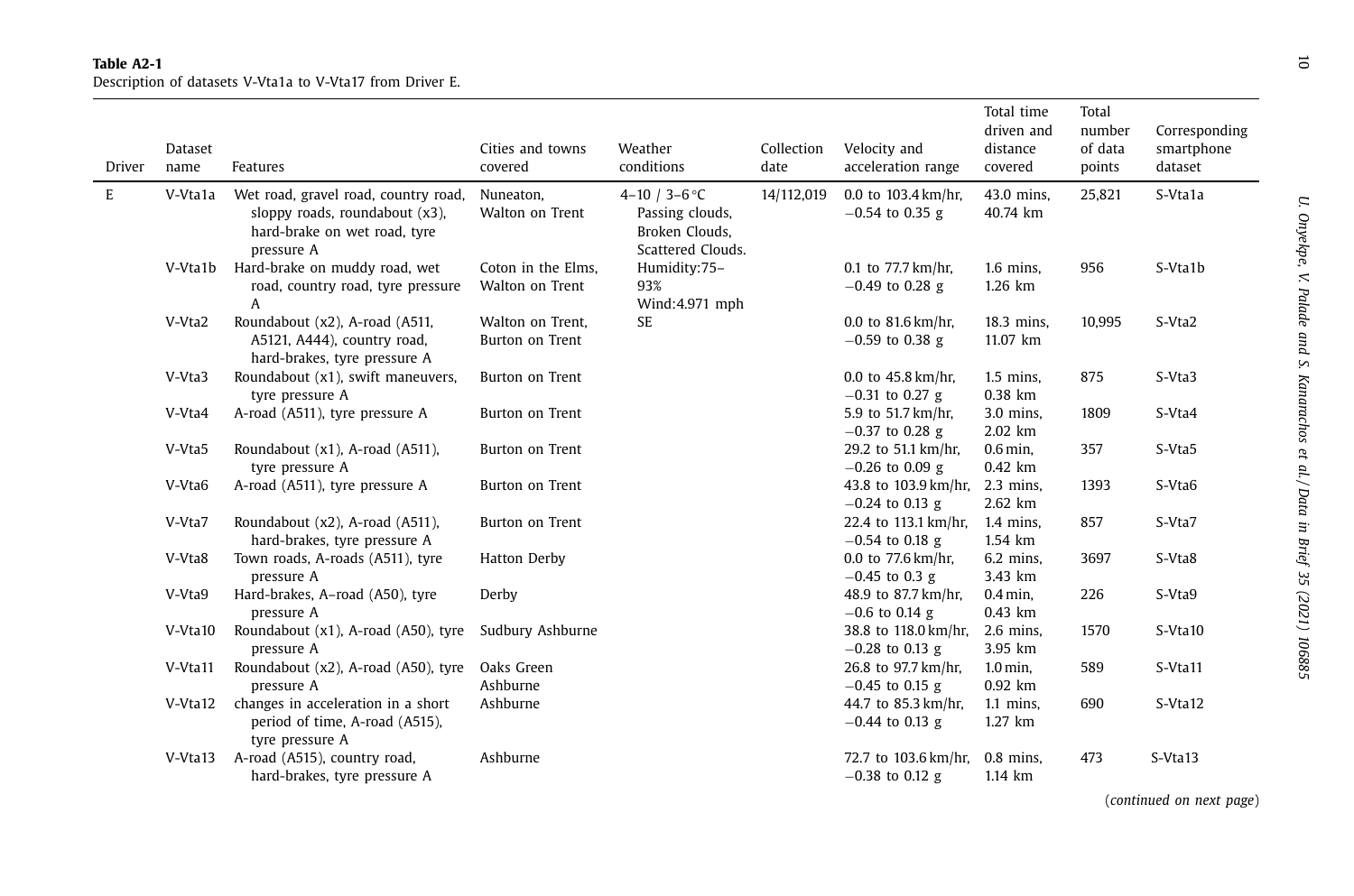**Table A2-1** (*continued*)

| Driver | Dataset<br>name | Features                                                                                             | Cities and towns<br>covered | Weather<br>conditions | Collection<br>date | Velocity and<br>acceleration range                 | Total time<br>driven and<br>distance<br>covered | Total<br>number<br>of data<br>points | Corresponding<br>smartphone<br>dataset |
|--------|-----------------|------------------------------------------------------------------------------------------------------|-----------------------------|-----------------------|--------------------|----------------------------------------------------|-------------------------------------------------|--------------------------------------|----------------------------------------|
|        | V-Vta14         | Hard-brakes, changes in acceleration<br>in a short period of time, A-road<br>(A515), tyre pressure A | Ashburne                    |                       |                    | 52.8 to 91.0 km/hr.<br>$-0.32$ to 0.13 g           | $4.8$ mins.<br>5.45 km                          | 2893                                 | S-Vta14                                |
|        | V-Vta15         | A-road (A515), tyre pressure A                                                                       | Ashburne                    |                       |                    | 60.1 to 78.8 km/hr,<br>$-0.12$ to 0.06 g           | $1.4$ mins.<br>1.72 km                          | 869                                  | S-Vta15                                |
|        | V-Vta16         | Roundabout (x3), hilly roads,<br>country road, A-road (A515), tyre<br>pressure A                     | Thorpe Ashburne             |                       |                    | $0.0$ to 93.9 km/hr.<br>$-0.49$ to 0.42 g          | 18.9 mins.<br>13.72 km                          | 11.361                               | S-Vta16                                |
|        | V-Vta17         | Hilly roads, hard-brake, stationary<br>(no motion), tyre pressure A                                  | Ilam. Blore                 |                       |                    | 0.0 to $56.2 \text{ km/hr}$ ,<br>$-0.51$ to 0.28 g | 7.7 mins.<br>4.19 km                            | 4594                                 | S-Vta17                                |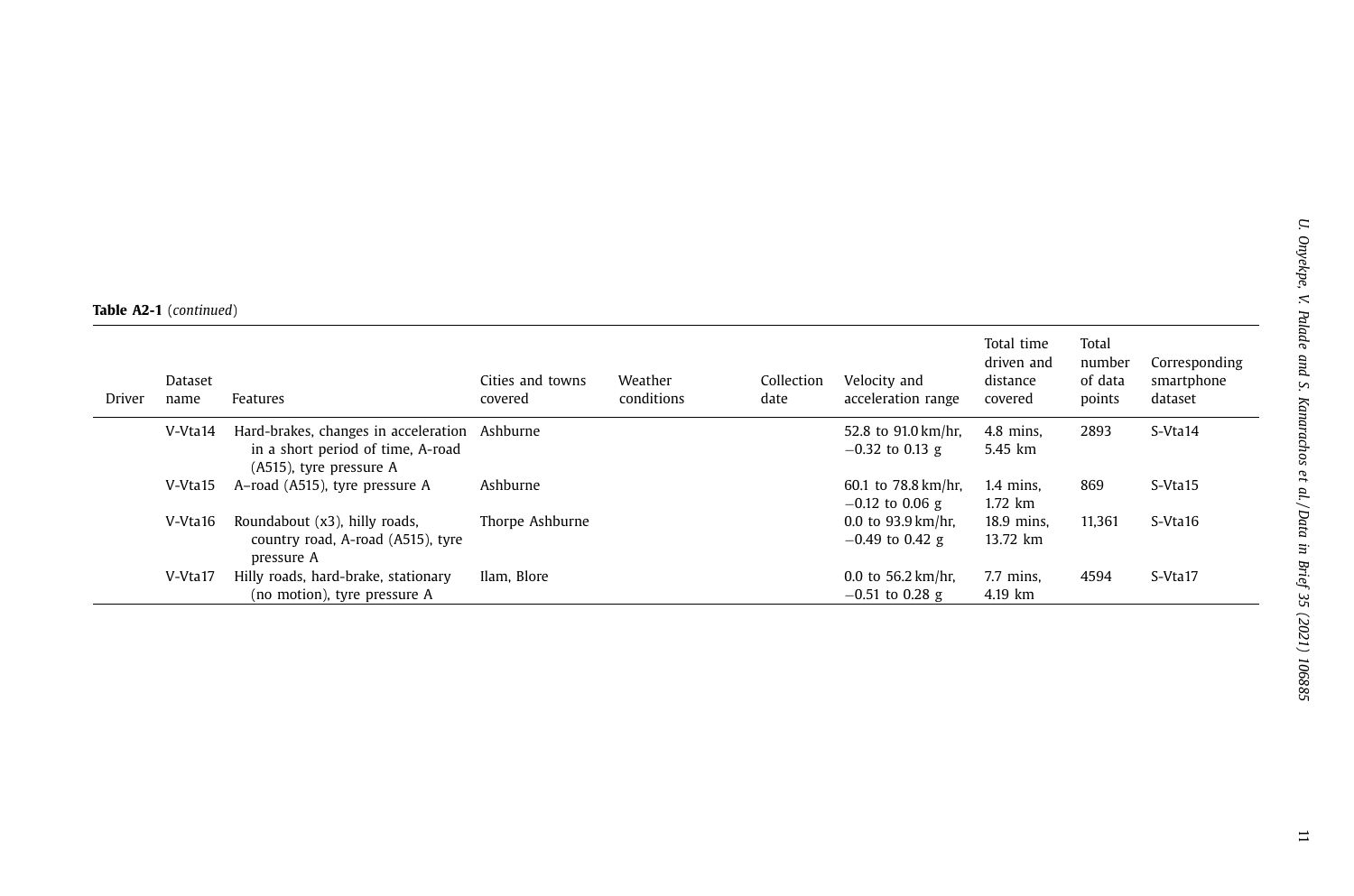#### **Table A2-2**

|   | Dataset<br>Driver name | Features                                                                                                                                                                                                          | Cities and<br>towns<br>covered | Weather conditions date             | Collection | Velocity and<br>acceleration range                    | Total time driven<br>and distance<br>covered | Total<br>number of<br>data points | Corresponding<br>smartphone<br>dataset |
|---|------------------------|-------------------------------------------------------------------------------------------------------------------------------------------------------------------------------------------------------------------|--------------------------------|-------------------------------------|------------|-------------------------------------------------------|----------------------------------------------|-----------------------------------|----------------------------------------|
| E | V-Vta19                | Hilly road, tyre pressure A                                                                                                                                                                                       | Ilam                           | 4-10 / 3-6 °C<br>Passing clouds,    | 06/112,019 | 0.0 to $55.2 \text{ km/hr}$ ,<br>$-0.35$ to 0.22 g    | $0.5$ min,<br>$0.26$ km                      | 310                               | S-Vta19                                |
|   |                        | V-Vta20 Hilly road, approximate straight-line<br>travel, tyre pressure A                                                                                                                                          | <b>Ilam</b>                    | Broken Clouds,<br>Scattered Clouds. |            | 0.0 to 44.8 km/hr,<br>$-0.19$ to 0.3 g                | 5.4 mins.<br>$0.39$ km                       | 3223                              | S-Vta20                                |
|   |                        | V-Vta21 Hilly road, tyre pressure A                                                                                                                                                                               | Ilam                           | Humidity:75-<br>93%                 |            | 0.0 to $74.8 \text{ km/hr}$ ,<br>$-0.44$ to 0.24 g    | 3.5 mins,<br>2.76 km                         | 2088                              | S-Vta21                                |
|   |                        | V-Vta22 Hilly road, hard-brake, tyre pressure A                                                                                                                                                                   | <b>Ilam</b>                    | <b>SE</b><br>Wind:4.971 mph         |            | 14.8 to 55.8 km/hr,<br>$-0.53$ to 0.16 g              | $2.6$ mins,<br>1.67 km                       | 1572                              | S-Vta22                                |
|   |                        | V-Vta23 Hilly road, hard-brake, tyre pressure A                                                                                                                                                                   | Thorpe                         |                                     |            | 0.0 to $51.9 \,\mathrm{km/hr}$ ,<br>$-0.57$ to 0.42 g | $1.9$ mins.<br>$1.1 \text{ km}$              | 1119                              | S-Vta <sub>23</sub>                    |
|   |                        | V-Vta24 Hilly road, tyre pressure A                                                                                                                                                                               | Thorpe                         |                                     |            | 0.0 to $56.4 \,\mathrm{km/hr}$ ,<br>$-0.46$ to 0.36 g | $2.0$ mins,<br>$0.71$ km                     | 1184                              | S-Vta24                                |
|   |                        | V-Vta25 U-turn, tyre pressure A                                                                                                                                                                                   | Thorpe                         |                                     |            | 0.0 to $48.6 \text{ km/hr}$ ,<br>$-0.46$ to 0.3 g     | $1.1$ mins,<br>0.16 km                       | 646                               | S-Vta <sub>25</sub>                    |
|   |                        | V-Vta26 Gravel road, dirt road, hilly road, tyre<br>pressure A                                                                                                                                                    | Thorpe                         |                                     |            | 0.0 to $55.1 \text{ km/hr}$ ,<br>$-0.27$ to 0.44 g    | 3.2 mins.<br>1.02 km                         | 1947                              | S-Vta26                                |
|   |                        | V-Vta27 Gravel road, several hilly roads, potholes, Ashburne<br>country road, A-road (A515), tyre<br>pressure A                                                                                                   |                                |                                     |            | 0.0 to $65.0 \,\mathrm{km/hr}$ ,<br>$-0.43$ to 0.29 g | $4.8$ mins.<br>3.16 km                       | 2853                              | S-Vta <sub>27</sub>                    |
|   |                        | V-Vta28 Country road, hard-brakes, valley, A-road Milldale<br>(A515), tyre pressure A                                                                                                                             |                                |                                     |            | 0.0 to $66.0 \text{ km/hr}$ ,<br>$-0.58$ to 0.31 g    | 7.0 mins,<br>3.94 km                         | 4219                              | S-Vta28                                |
|   |                        | V-Vta29 Hard-brakes, country road, hilly road,<br>windy road, dirt road, wet road,<br>reverse drive (x2), bumps, rain, B-road<br>$(B5053)$ , country road, u-turn $(x3)$ ,<br>windy road, valley, tyre pressure A | Wetton,<br>Milldale            |                                     |            | 0.0 to 102.0 km/hr,<br>$-0.8$ -to 0.38 g              | 39.6 mins,<br>26.12 km                       | 23,737                            | S-Vta29                                |
|   |                        | V-Vta30 Rain, wet road, u-turn (x2), A-road (A53, Buxton<br>A515), inner town driving, B-road<br>(B5053), tyre pressure A                                                                                         |                                |                                     |            | 0.0 to $100.0 \text{ km/hr}$ ,<br>$-0.47$ to 0.36 g   | 28.6 mins.<br>11.77 km                       | 17.179                            | S-Vta30                                |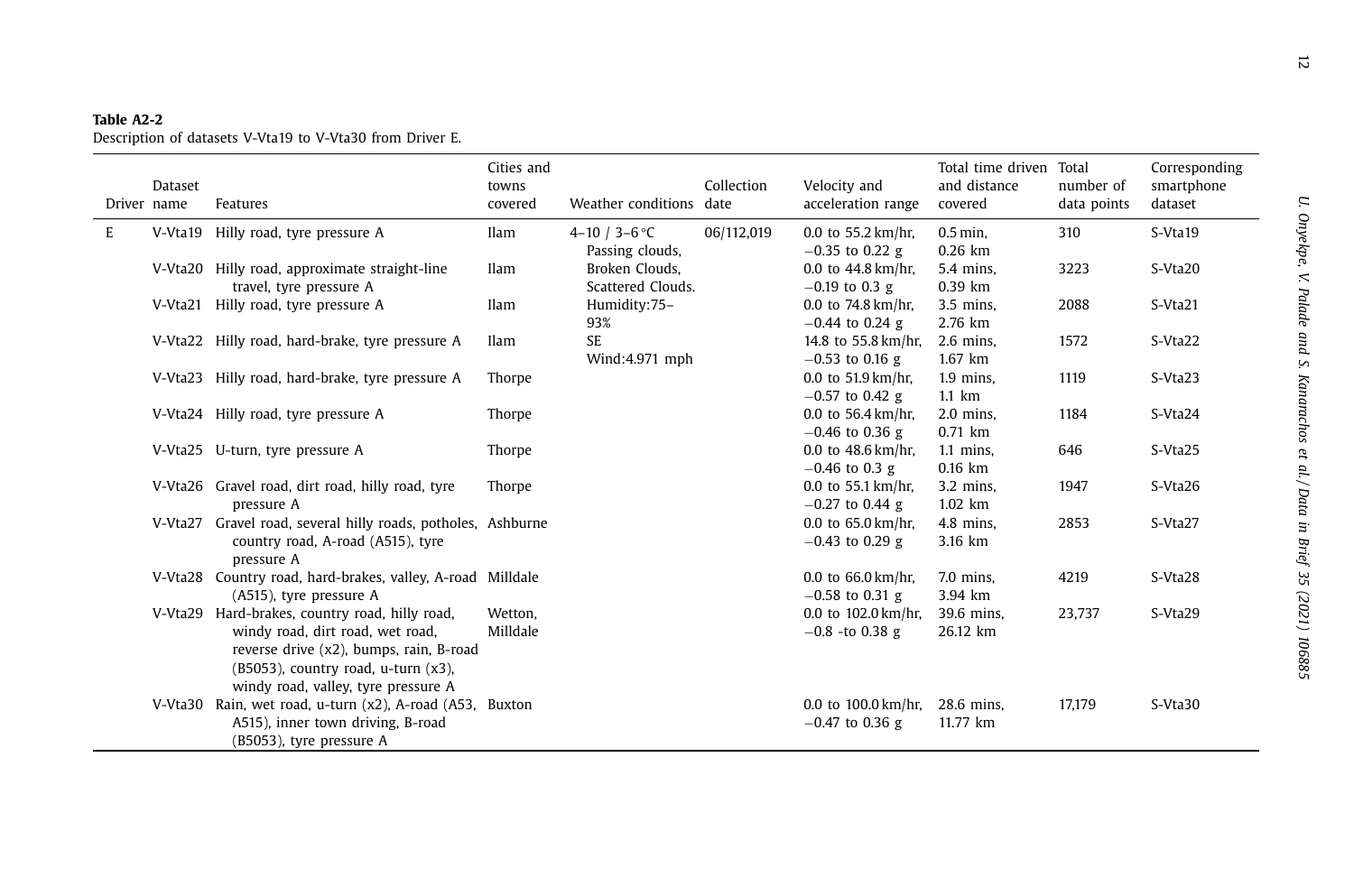### **Table A3**Description of datasets V-Vtb1 to V-Vtb13 from Driver E.

| Driver name | Dataset | Features                                                                                                                                                                                                                                                     | Cities and                                                 | towns covered Weather conditions date                                            | Collection | Velocity and<br>acceleration range                  | Total time<br>driven and<br>distance<br>covered | Total<br>number<br>of data<br>points | Corresponding<br>smartphone<br>dataset |
|-------------|---------|--------------------------------------------------------------------------------------------------------------------------------------------------------------------------------------------------------------------------------------------------------------|------------------------------------------------------------|----------------------------------------------------------------------------------|------------|-----------------------------------------------------|-------------------------------------------------|--------------------------------------|----------------------------------------|
| E           | V-Vtb1  | Valley, rain, wet road, country road, u-turn (x2),<br>hard-brake, swift manoeuvre, A-road (A6,<br>A6020, A623, A515), B-road (B6405), round<br>about $(x3)$ , daytime, tyre pressure A                                                                       | Bakewell,<br>Tideswell.<br>Ashford on<br>water,<br>Buxton  | 4-8 / 4 °C<br>Rain, Passing<br>clouds, Broken<br>Clouds, Chilly.<br>Humidity:94- |            | 06/11/2019 0.0 to 101.2 km/hr,<br>$-0.63$ to 0.36 g | 54.1 mins,<br>41.94 km                          | 32,459                               | S-Vtb1                                 |
|             | V-Vtb2  | Country road, wet road, dirt road, tyre pressure A Youlgreave                                                                                                                                                                                                |                                                            | 98%<br>Barometer: 1004                                                           |            | 0.0 to $61.1 \text{ km/hr}$ ,<br>$-0.36$ to 0.39 g  | 9.5 mins.<br>4.35 km                            | 5712                                 | S-Vtb2                                 |
|             | V-Vtb3  | Reverse, wet road, dirt road, gravel road,<br>night-time, tyre pressure A                                                                                                                                                                                    | Youlgreave                                                 | mbar<br>N                                                                        |            | 0.0 to 37.5 km/hr,<br>$-0.23$ to 0.33 g             | 13.8 mins,<br>$0.71$ km                         | 8289                                 | S-Vtb3                                 |
|             | V-Vtb4  | Dirt road, country road, gravel, wet road, tyre<br>pressure A                                                                                                                                                                                                | Youlgreave                                                 | Wind:10.564<br>mph                                                               |            | 0.0 to 32.7 km/hr,<br>$-0.31$ to 0.27 g             | $1.0$ min.<br>$0.27$ km                         | 625                                  | S-Vtb4                                 |
|             | V-Vtb5  | Dirt road, country road, gravel road, hard-brakes, Atherstone,<br>Wet road, B-road (B6405, B6012, B5056),<br>inner-town driving, A-road, motorway (M42,<br>M1), rush hour(traffic), round-about (x6),<br>a-road (A5, A42, A38, A615, A6), tyre<br>pressure A | Nuthall,<br>Hilcote,<br>Matlock,<br>Rowsley,<br>Youlgreave |                                                                                  |            | 0.0 to 112.9 km/hr,<br>$-0.55$ to 0.42 g            | 107.7 mins,<br>111.66 km                        | 64,610                               | S-Vtb5                                 |
|             | V-Vtb6  | A-road (A5), tyre pressure A                                                                                                                                                                                                                                 | Atherstone                                                 |                                                                                  |            | 52.7 to 73.0 km/hr,<br>$-0.11$ to 0.11 g            | $0.8$ min,<br>$0.89$ km                         | 508                                  | S-Vtb6                                 |
|             | V-Vtb7  | Approximate straight-line motion, night-time,<br>A-road (A5), tyre pressure A                                                                                                                                                                                | Atherstone                                                 |                                                                                  |            | 29.1 to 69.2 km/hr,<br>$-0.37$ to 0.13 g            | $0.8$ min,<br>$0.72$ km                         | 461                                  | S-Vtb7                                 |
|             | V-Vtb8  | Approximate straight-line motion, nighttime, wet Atherstone<br>road, A-road (A5), tyre pressure A                                                                                                                                                            |                                                            |                                                                                  |            | 60.9 to 76.5 km/hr, 1.2 mins,<br>$-0.35$ to 0.08 g  | 1.35 km                                         | 699                                  | S-Vtb8                                 |
|             | V-Vtb9  | Approximate straight-line motion, night-time,<br>wet road, hard-brakes, A-road (A5), tyre<br>pressure A                                                                                                                                                      | Nuneaton                                                   |                                                                                  |            | 66.8 to 92.0 km/hr,<br>$-0.14$ to 0.1 g             | $0.8$ min,<br>0.98 km                           | 457                                  | S-Vtb9                                 |
|             |         | V-Vtb10 Round-about, wet road, night-time, A-road (A5),<br>tyre pressure A                                                                                                                                                                                   | Nuneaton                                                   |                                                                                  |            | 26.1 to 58.5 km/hr,<br>$-0.24$ to 0.12 g            | $0.3$ min,<br>$0.23$ km                         | 195                                  | S-Vtb10                                |
|             |         | V-Vtb11 Approximate straight-line motion, night-time,<br>wet road, A-road (A5), tyre pressure A                                                                                                                                                              | Nuneaton                                                   |                                                                                  |            | 65.1 to 75.3 km/hr,<br>$-0.05$ to 0.12 g            | $0.7$ min,<br>0.84 km                           | 433                                  | S-Vtb11                                |
|             |         | V-Vtb12 Roundabout (x1), wet road, night-time, tyre<br>pressure A                                                                                                                                                                                            | Nuneaton                                                   |                                                                                  |            | 22.2 to 71.6 km/hr,<br>$-0.38$ to 0.17 g            | $0.8$ min,<br>$0.61$ km                         | 490                                  | S-Vtb12                                |
|             |         | V-Vtb13 Parking, wet road, tyre pressure A                                                                                                                                                                                                                   | Nuneaton                                                   |                                                                                  |            | 7.5 to 43.3 km/hr,<br>$-0.31$ to 0.22 g             | $2.1$ mins,<br>0.99 km                          | 1245                                 | N/A                                    |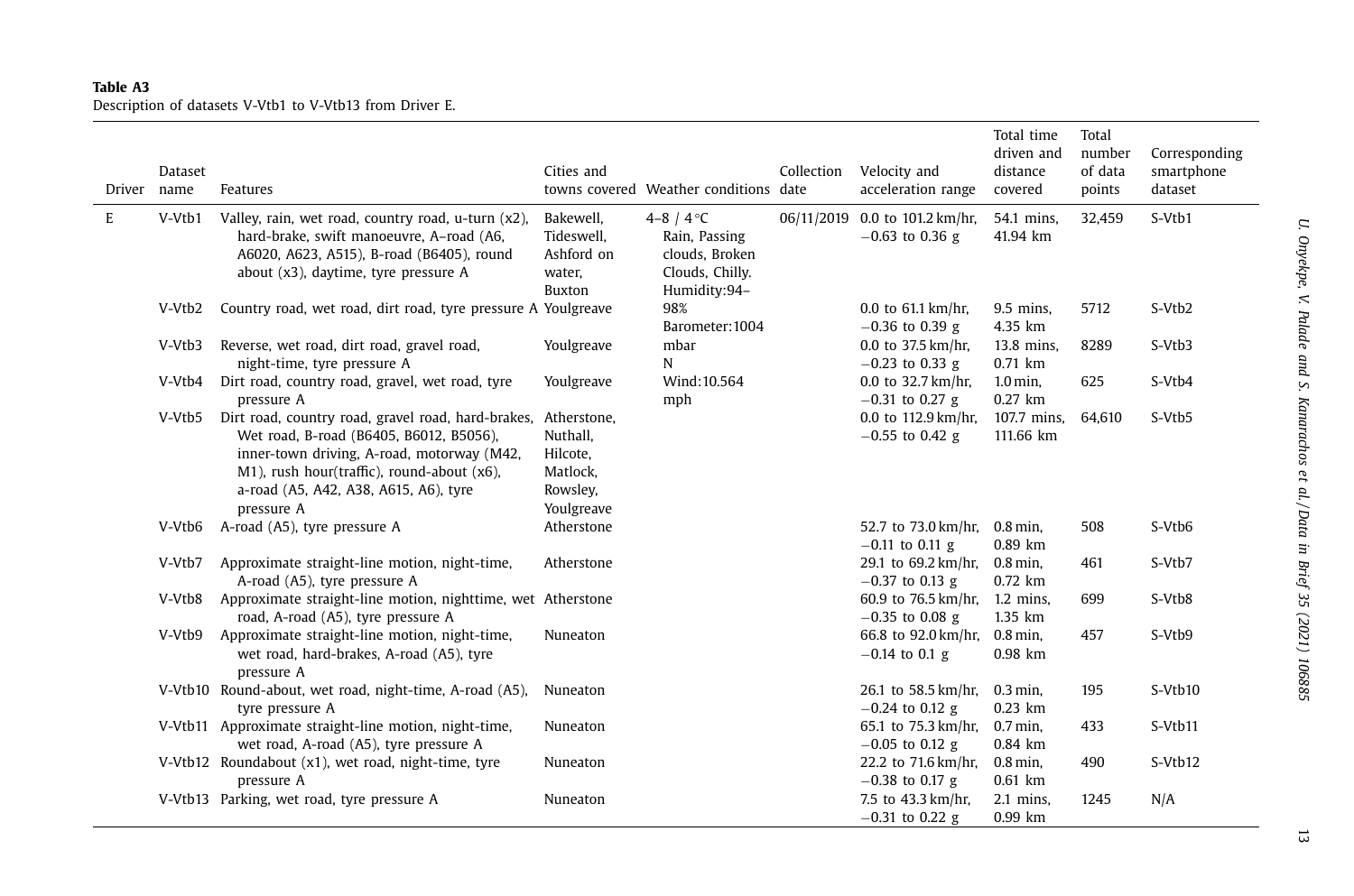# **Table A4-1**Description of datasets V-Vw1 to V-Vw12 from Driver E.

| Driver | Dataset<br>name | Features                                                                                                                                                                                                             | Cities and<br>towns<br>covered                                            | Weather conditions date                                         | Collection | Velocity and<br>acceleration range                    | Total time driven Total<br>and distance<br>covered | number of<br>data points | Corresponding<br>smartphone<br>dataset |
|--------|-----------------|----------------------------------------------------------------------------------------------------------------------------------------------------------------------------------------------------------------------|---------------------------------------------------------------------------|-----------------------------------------------------------------|------------|-------------------------------------------------------|----------------------------------------------------|--------------------------|----------------------------------------|
| E      | $V-Vw1$         | Stationary (no motion, sensor bias<br>estimation), daytime, tyre pressure C                                                                                                                                          | Nuneaton                                                                  | $10^{\circ}$ C<br>Smoke.                                        | 08/01/2020 | $0.00$ to $0.00$ km/hr,<br>0.00 to $-0.00$ g          | 34.1 mins,<br>$0.00$ km                            | 20,475                   | S-Vw1                                  |
|        | $V-Vw2$         | A-road (A5, A421), motorway (M5),<br>daytime, roundabout (x22), u-turn<br>(x2), inner city driving, tyre pressure C Milton                                                                                           | Nuneaton,<br>Hinckley<br>Keynes                                           | Wind: 6 mph N<br>Humidity: 86%                                  |            | 0.0 to 115.4 km/hr.<br>$-0.62$ to 0.45 g              | 87.9 mins,<br>98.63 km                             | 52,712                   | $S-Vw2$                                |
|        | $V-Vw3$         | Roundabout (x6), daytime, B-road,<br>inner-city driving, tyre pressure C                                                                                                                                             | Milton<br>Keynes                                                          |                                                                 |            | 0.0 to $77.4 \text{ km/hr}$ .<br>$-0.47$ to 0.41 g    | $6.6$ mins,<br>5.05 km                             | 3942                     | $S-Vw3$                                |
|        | V-Vw4           | Roundabout (x77), swift-maneuvers,<br>hard-brake, inner city driving, reverse, Keynes,<br>A-road, motorway (M5, M40, M42),<br>country road, successive left-right<br>turns, daytime, u-turn (x3), tyre<br>pressure D | Milton<br>Buckingham,<br>Droitwich<br>Spa,<br>Kidderminster,<br>Worcester |                                                                 |            | 0.0 to 131.9 km/hr.<br>$-0.66$ to 0.45 g              | 211.0 mins,<br>214.62 km                           | 126,573                  | $S-Vw4$                                |
|        | V-Vw5           | Successive left-right turns, daytime,<br>sharp turn left/right, tyre pressure D                                                                                                                                      | Worcester                                                                 | $10^{\circ}$ C<br>Passing clouds.                               |            | 0.0 to 38.7 km/hr,<br>$-0.4$ to 0.21 g                | $1.8$ mins,<br>$0.7$ km                            | 1050                     | $S-Vw5$                                |
|        | V-Vw6           | Bumps, swift-maneuvers, daytime, sharp<br>turn left/right, pressure D                                                                                                                                                | Worcester                                                                 | Wind: 2 mph N<br>Humidity: 88%                                  |            | 3.3 to 40.7 km/hr,<br>$-0.34$ to 0.26 g               | $2.1$ mins,<br>1.08 km                             | 1288                     | S-Vw <sub>6</sub>                      |
|        | V-Vw7           | Successive left-right turns, daytime,<br>sharp turn left/right, tyre pressure D                                                                                                                                      | Worcester                                                                 |                                                                 |            | 0.4 to 42.2 km/hr,<br>$-0.37$ to 0.37 g               | $2.8$ mins.<br>1.23 km                             | 1689                     | S-Vw7                                  |
|        | V-Vw8           | Successive left-right turns, daytime,<br>sharp turn left/right, tyre pressure D                                                                                                                                      | Worcester                                                                 |                                                                 |            | 0.0 to 46.4 km/hr,<br>$-0.37$ to 0.27 g               | $2.7$ mins,<br>1.12 km                             | 1599                     | S-Vw8                                  |
|        | V-Vw9           | Swift-maneuvers, daytime, hard-brake,<br>tyre pressure D                                                                                                                                                             | Worcester                                                                 |                                                                 |            | 3.8 to 42.0 km/hr,<br>$-0.67$ to 0.21 g               | $1.0$ min,<br>$0.45$ km                            | 601                      | S-Vw9                                  |
|        |                 | V-Vw10 Hilly road, daytime, pressure D                                                                                                                                                                               | Worcester                                                                 |                                                                 |            | 11.8 to 58.9 km/hr,<br>$-0.42$ to 0.11 g              | $1.1$ mins,<br>0.74 km                             | 670                      | $S-Vw10$                               |
|        |                 | V-Vw11 Motorway (M5), daytime, roundabout<br>$(x5)$ , tyre pressure D                                                                                                                                                |                                                                           |                                                                 |            | 0.0 to $98.4 \,\mathrm{km/hr}$ ,<br>$-0.37$ to 0.33 g | 8.2 mins,<br>5.85 km                               | 4924                     | $S-Vw11$                               |
|        |                 | V-Vw12 Approximate straight-line motion,<br>daytime, Motorway (M5), tyre<br>pressure D                                                                                                                               |                                                                           | $7^{\circ}C$<br>Drizzle. Fog.<br>Wind: 5 mph N<br>Humidity: 93% |            | 82.6 to 97.4 km/hr,<br>$-0.06$ to 0.07 g              | 1.75 mins,<br>2.64 km                              | 1050                     | $S-Vw12$                               |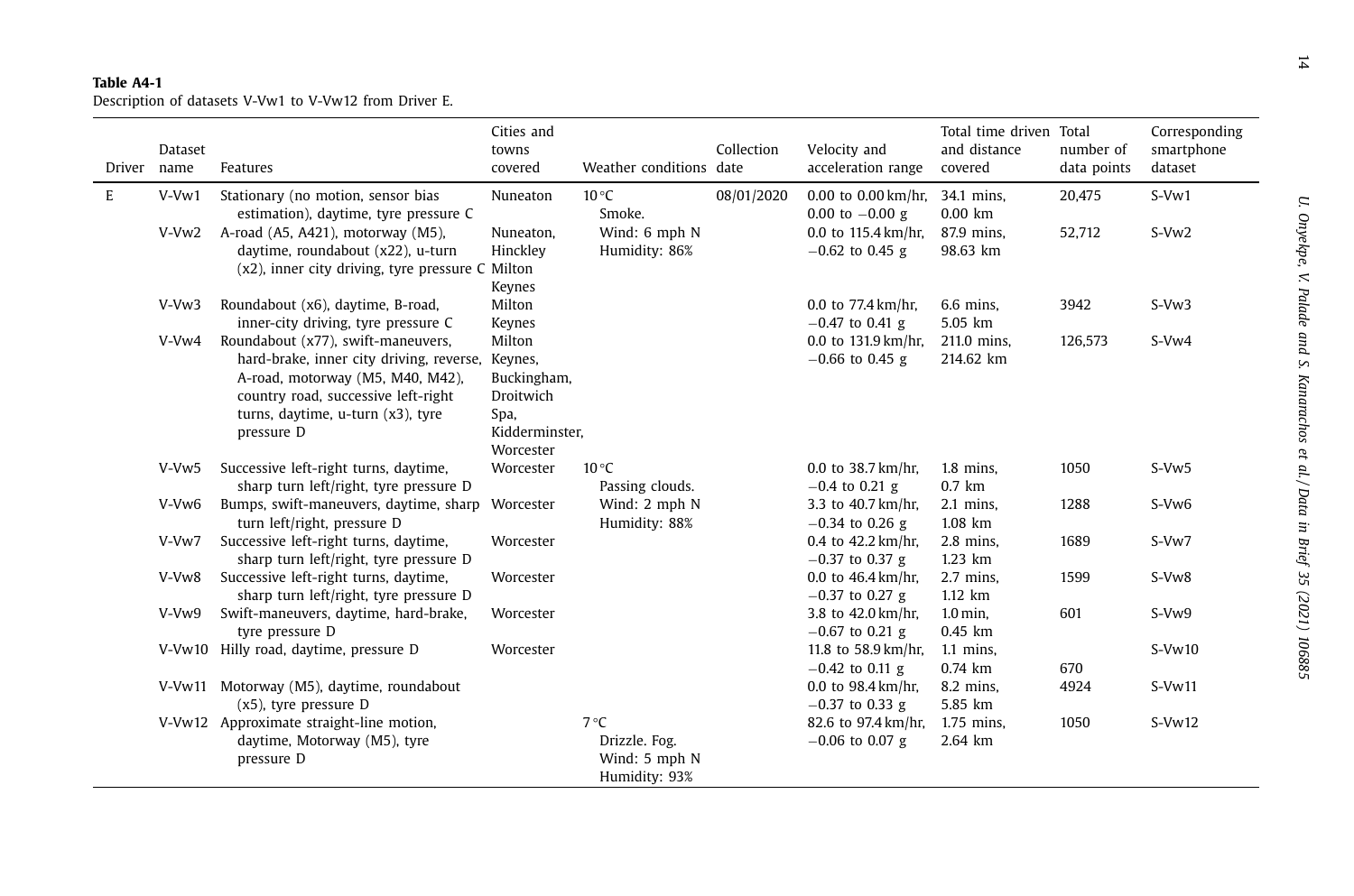| Driver | Dataset<br>name | Features                                                                                               | Cities and<br>towns<br>covered | Weather conditions                              | Collection<br>date | Velocity and<br>acceleration range                   | Total time driven<br>and distance<br>covered | Total<br>number of<br>data points | Corresponding<br>smartphone<br>dataset |
|--------|-----------------|--------------------------------------------------------------------------------------------------------|--------------------------------|-------------------------------------------------|--------------------|------------------------------------------------------|----------------------------------------------|-----------------------------------|----------------------------------------|
| E      | $V-Vw13$        | Approximate straight-line motion,<br>daytime, motorway (M5), tyre<br>pressure D                        |                                | $7^{\circ}$ C<br>Drizzle, Fog.<br>Wind: 5 mph N | 08/01/2020         | 94.0 to 115.0 km/hr, 0.5 min,<br>$-0.07$ to 0.06 g   | $0.82$ km                                    | 297                               | $S-Vw13$                               |
|        |                 | V -Vw14a Motorway (M5), nighttime, tyre<br>pressure D                                                  |                                | Humidity: 93%                                   |                    | 61.9 to 109.4 km/hr,<br>$-0.38$ to 0.12 g            | 5.2 mins,<br>7.92 km                         | 3140                              | S-Vw14a                                |
|        |                 | V -Vw14b Motorway (M42), nighttime, tyre<br>pressure D                                                 |                                |                                                 |                    | 12.6 to 120.1 km/hr,<br>$-0.28$ to 0.28 g            | 32.7 mins,<br>41.21 km                       | 19,600                            | S-Vw14b                                |
|        |                 | V -Vw14c Motorway (M42), roundabout (x2),<br>A-road (A446), nighttime,<br>hard-brakes, tyre pressure D |                                |                                                 |                    | 0.0 to $100.5 \text{ km/hr}$ ,<br>$-0.53$ to 0.41 g  | 26.4 mins,<br>17.15 km                       | 15,857                            | S-Vw14c                                |
|        | $V - Vw15$      | Stationary (no motion, sensor bias<br>estimation), nighttime, tyre<br>pressure D                       | Dordon                         | 8 °C<br>Cool.<br>Wind: 2 mph N<br>Humidity: 80% |                    | $0.0$ to $0.0$ km/hr,<br>$0.00$ to $0.0$ g           | $2.3$ mins,<br>$0.00$ km                     | 1391                              | $S-Vw15$                               |
|        |                 | V -Vw16a A-road (A5), roundabout (x2), tyre<br>pressure D                                              | Atherstone                     | $8^{\circ}C$<br>Rain showers.                   |                    | 0.0 to $83.5 \,\mathrm{km/hr}$ ,<br>$-0.39$ to 0.4 g | 10.0 mins.<br>8.49 km                        | 6000                              | S-Vw16a                                |
|        |                 | V -Vw16b Hard-brakes, nighttime, A-road (A5),<br>approximate straight-line travel,<br>tyre pressure D  | Nuneaton                       | Overcast.<br>2 mph N<br>80%                     |                    | 1.3 to $86.3 \text{ km/hr}$ ,<br>$-0.75$ to 0.29 g   | $2.0$ mins,<br>1.99 km                       | 1171                              | S-Vw16b                                |
|        | $V - Vw17$      | Hard-brakes, nighttime, A-road (A5),<br>approximate straight-line travel,<br>tyre pressure D           | Calcedote                      |                                                 |                    | 31.5 to 72.7 km/hr,<br>$-0.8$ to 0.19 g              | $0.5$ min.<br>0.54 km                        | 329                               | $S-Vw17$                               |

# **Table A4-2**Description of datasets V-Vw13 to V -Vw17 from Driver E.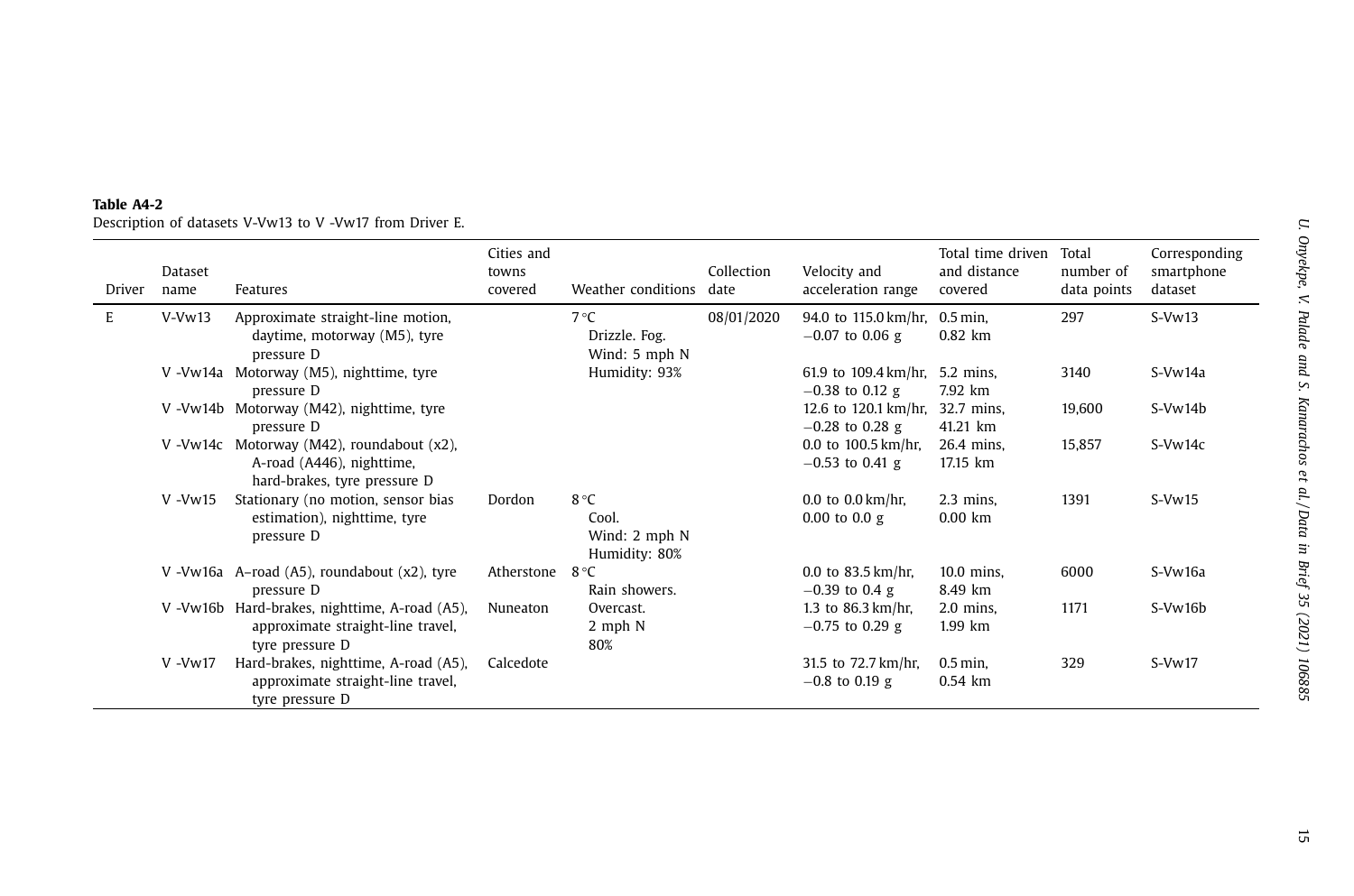| Driver name | Dataset | Features                                                                                                                                                         | Cities and<br>towns<br>covered    | Weather conditions                                                                                                                                                                                            | Collection<br>date | Velocity and<br>acceleration range                    | Total time<br>driven and<br>distance<br>covered | Total<br>number<br>of data<br>points | Corresponding<br>smartphone<br>dataset |
|-------------|---------|------------------------------------------------------------------------------------------------------------------------------------------------------------------|-----------------------------------|---------------------------------------------------------------------------------------------------------------------------------------------------------------------------------------------------------------|--------------------|-------------------------------------------------------|-------------------------------------------------|--------------------------------------|----------------------------------------|
| E           | V-Vfa01 | A-road (A444), roundabout (x1), B-road<br>(B4116), daytime, hard-brakes, tyre<br>pressure A                                                                      | Nuneaton,<br>Twycross,<br>Measham | 6 °C Quite cool. Wind: 8 mph 08/11/2019<br>N<br>Humidity: 97%<br>7 °C, Scattered clouds.<br>Wind: 8 mph N<br>Humidity: 87%<br>$5^{\circ}$ C, Light rain. Passing<br>clouds.<br>Wind: 10 mph N<br>Humidity:87% |                    | 0.0 to $98.4 \,\mathrm{km/hr}$ ,<br>$-0.56$ to 0.42 g | 19.2 mins,<br>18.8 km                           | 11,535                               | S-Vfa01                                |
|             | V-Vfa02 | B-road (B4116), roundabout (x5), A-road<br>(A42, A641), motorway (M1, M62),<br>high rise buildings, hard-brake, tyre<br>pressure C                               | Bradford,<br>Measham              |                                                                                                                                                                                                               |                    | 0.0 to 117.9 km/hr,<br>$-0.67$ to 0.48 g              | 112.9 mins,<br>163.38 km                        | 67,755                               | S-Vfa02                                |
|             |         | V-Vfb01a City-centre driving, roundabout (x1), wet Bradford<br>road, ring-road, nighttime, tyre<br>pressure C                                                    |                                   |                                                                                                                                                                                                               |                    | 0.0 to $68.9 \,\mathrm{km/hr}$ ,<br>$-0.43$ to 0.42 g | 28.3 mins,<br>6.81 km                           | 17,000                               | N/A                                    |
|             |         | V-Vfb01b Motorway (M606), round-about (x1), city<br>roads, traffic, wet road, changes in<br>acceleration in short periods of time,<br>nighttime, tyre pressure C |                                   |                                                                                                                                                                                                               |                    | 0.0 to 83.0 km/hr,<br>$-0.38$ to 0.23 g               | 6.5 mins,<br>4.07 km                            | 3880                                 | N/A                                    |
|             |         | V-Vfb01c Motorway (M62), wet-road, heavy traffic,<br>nighttime, tyre pressure C                                                                                  |                                   |                                                                                                                                                                                                               |                    | 0.2 to 104.5 km/hr,<br>$-0.36$ to 0.38 g              | 10.5 mins,<br>10.66 km                          | 6320                                 | N/A                                    |
|             |         | V-Vfb01d Roundabout (x1), A-road (A650),<br>nighttime, tyre pressure C                                                                                           |                                   |                                                                                                                                                                                                               |                    | 0.0 to $56.0 \,\mathrm{km/hr}$ ,<br>$-0.46$ to 0.36 g | 17.9 mins,<br>3.39 km                           | 10,713                               | N/A                                    |
|             |         | V-Vfb02a Motorway (M1), roundabout (x2), A-road East<br>(A650), nighttime, hard-brakes, tyre<br>pressure D                                                       | Ardsley,                          | 7 °C. Rain showers. Overcast.<br>Wind: 12 mph N<br>Humidity:86%                                                                                                                                               |                    | 0.0 to 122.3 km/hr,<br>$-0.5$ to 0.37 g               | 59.9 mins,<br>96.5 km                           | 35,960                               | N/A                                    |
|             |         | V-Vfb02b Roundabout (x1), bumps, successive<br>left-right turns, hard-brakes (x7),<br>swift-maneuvers, nighttime, tyre<br>pressure D                             | Nuthall                           |                                                                                                                                                                                                               |                    | 0.0 to 84.3 km/hr,<br>$-0.5$ to 0.35 g                | 18.3 mins,<br>7.69 km                           | 11,000                               | N/A                                    |
|             |         | V-Vfb02c U-turn (x1), hard-brakes, nighttime, tyre Nuthall<br>pressure D                                                                                         |                                   |                                                                                                                                                                                                               |                    | 2.0 to 52.8 km/hr,<br>$-0.53$ to 0.26 g               | $1.1$ mins,<br>0.54 km                          | 640                                  | N/A                                    |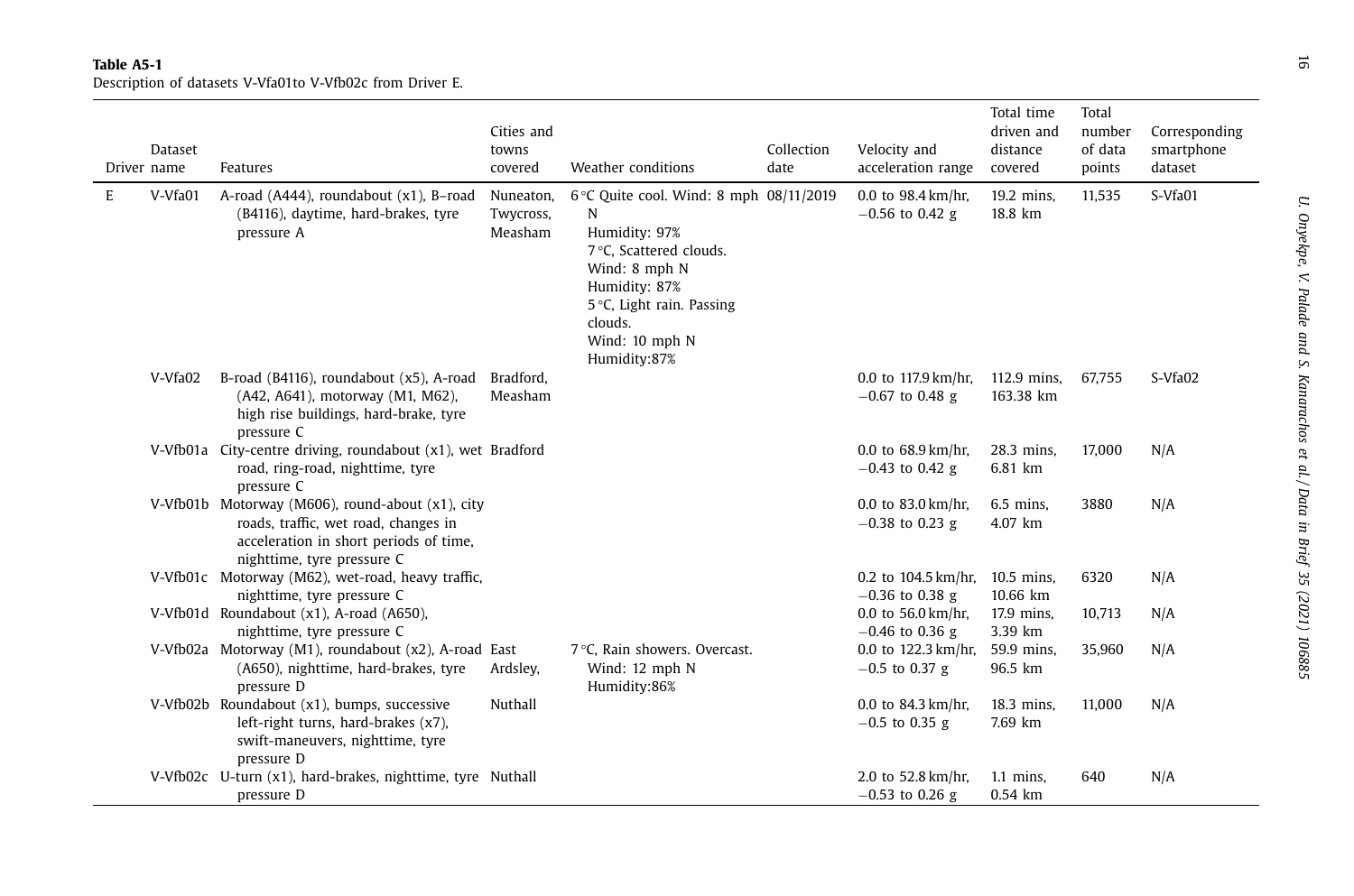# <span id="page-17-0"></span>**Table A5-2**Description of datasets V-Vfb02d to V-Vfb02g from Driver E.

| Driver | Dataset<br>name | Features                                                                                                               | Cities and<br>towns<br>covered | Weather conditions               | Collection<br>date | Velocity and<br>acceleration range                    | Total time<br>driven and<br>distance<br>covered | Total<br>number<br>of data<br>points | Corresponding<br>smartphone<br>dataset |
|--------|-----------------|------------------------------------------------------------------------------------------------------------------------|--------------------------------|----------------------------------|--------------------|-------------------------------------------------------|-------------------------------------------------|--------------------------------------|----------------------------------------|
| E      | V-Vfb02d        | Round-about (x1), nighttime, tyre<br>pressure D                                                                        | Nuthall                        | 7 °C. Rain showers.<br>Overcast. | 08/11/2019         | $0.0$ to 57.3 km/hr.<br>$-0.33$ to 0.31 g             | $1.5$ mins.<br>$0.84$ km                        | 880                                  | N/A                                    |
|        | V-Vfb02e        | Changes in acceleration in short<br>period of time, nighttime, tyre<br>pressure D                                      | Nuthall                        | Wind: 12 mph N<br>Humidity:86%   |                    | 37.4 to 73.9 km/hr,<br>$-0.24$ to 0.19 g              | $1.6$ mins.<br>1.52 km                          | 980                                  | N/A                                    |
|        | V-Vfb02f        | Roundabout (x1), nighttime, tyre<br>pressure D                                                                         | Nuthall                        |                                  |                    | 1.6 to $49.5 \,\mathrm{km/hr}$ ,<br>$-0.24$ to 0.32 g | $1.1$ mins,<br>0.47 km                          | 660                                  | N/A                                    |
|        | V-Vfb02g        | Motorway (M1), A-road (A42, A444,<br>A5), country road, roundabout (x2),<br>hard-brakes, nighttime, tyre<br>pressure D | Nuneaton                       |                                  |                    | 0.0 to $119.4 \text{ km/hr}$ ,<br>$-0.51$ to 0.35 g   | 45.3 mins.<br>63.56 km                          | 27,159                               | N/A                                    |